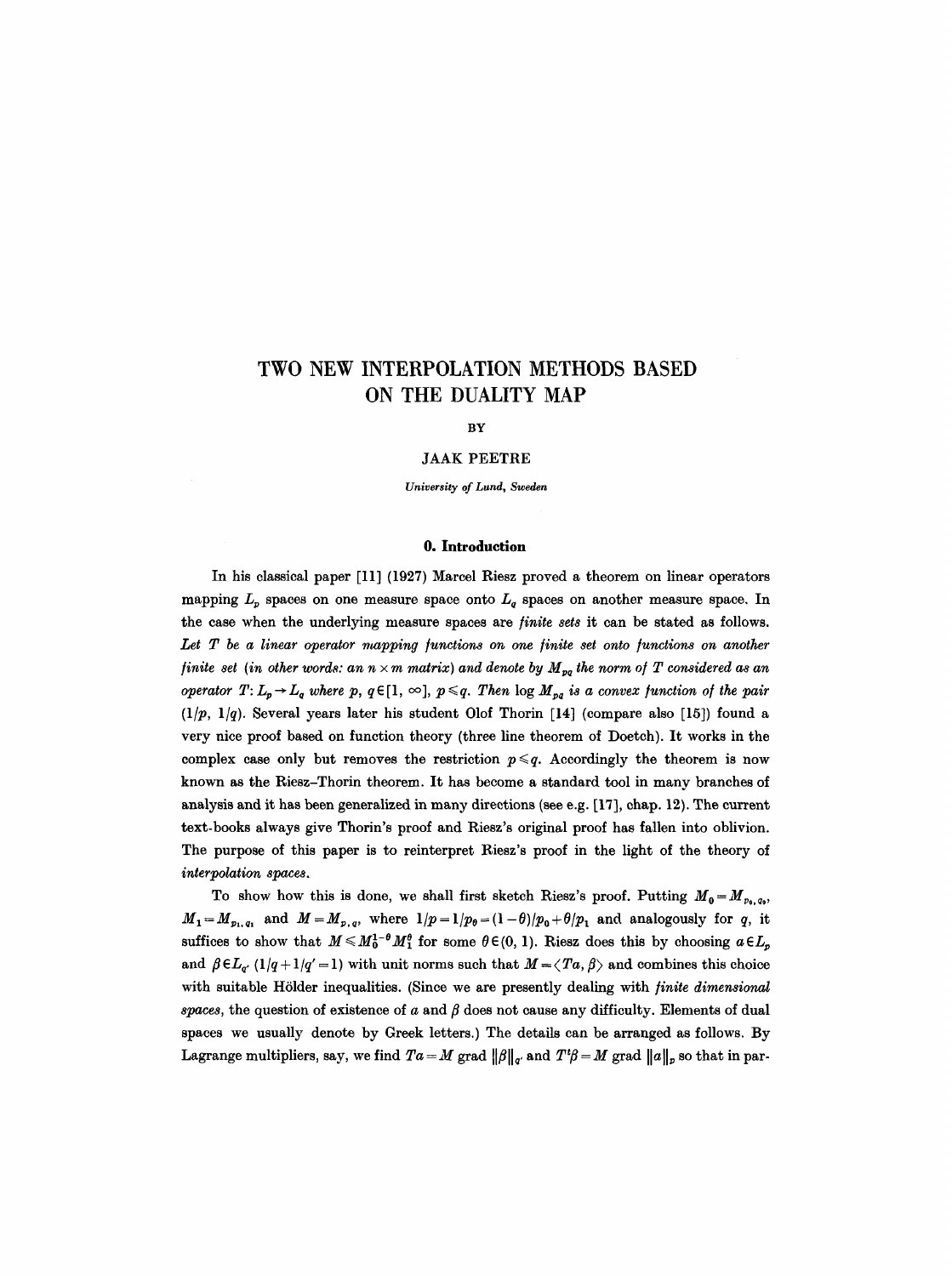$\text{ticular } \| Ta \|_q = \| T^t \beta \|_{p'} = M$ , where  $\| a \|_p = \| a \|_{L_p}$  etc. Introducing the *duality maps*  $D_{p'} =$  $D_{L_p}$ :  $L_p \rightarrow L_p$  and  $D_q = D_{L_q}: L_q \rightarrow L_{q'}$ , where

$$
D_{p'}\alpha = \frac{1}{2}\operatorname{grad} \|\alpha\|_{p'}^2 = \|\alpha\|_{p'}^{2-p'}\|\alpha\|^{p'-1}\operatorname{sgn} \alpha
$$

and analogously for  $D_a b$ , we can rewrite this as

$$
Ma = D_{p'}T^t\beta, \quad M\beta = D_qTa. \tag{0.1}
$$

The Hölder inequalities in question can be stated as

$$
||D_{p'}\alpha||_{p_0} \leq ||\alpha||_{p'_1}^{(\theta/(1-\theta))} ||\alpha||_{p'}^{(1-2\theta)/(1-\theta)}, \qquad \theta \leq \frac{1}{p},
$$
  

$$
||D_q b||_{q'_1} \leq ||b||_{q_1}^{(1-\theta)/\theta} ||b||_{q}^{(2\theta-1)/\theta}, \qquad \frac{1}{q} \leq \theta.
$$
 (0.2)

A straightforward verification reveals that if  $p_0 \leq q_0$ ,  $p_1 \leq q_1$  then there exists indeed a  $\theta$ such that  $1/q \le \theta \le 1/p$  so that both inequalities (0.2) are applicable. Take now  $\alpha = T^t\beta$ ,  $b=Ta$  in (0.2) and use (0.1). The result is the two inequalities

$$
M^{1-\theta}||a||_{p_{0}}^{1-\theta} \leqslant M_{1}^{\theta}||\beta||_{q_{1}}^{\theta}M^{2\theta-1},
$$
  

$$
M^{\theta}||\beta||_{q_{1}}^{\theta} \leqslant M_{0}^{1-\theta}||a||_{p_{0}}^{1-\theta}M^{1-2\theta}.
$$

Forming their product, the desired inequality  $M \leq M_0^{1-\theta} M_1^{\theta}$  follows.

The idea of this paper is now to use inequalities like  $(0.2)$  to associate with each Banach couple  $\bar{A}=(A_0, A_1)$  spaces  $R^{\bullet}_{\theta}(\bar{A})$  and  $R_{\theta}(\bar{A})$ . In this way one gets two new interpolation methods which we jointly refer to as the Riesz method. Since we now want to deal with infinite dimensional spaces certain technical difficulties arise (connected with the existence of  $\alpha$  and  $\beta$  in the above proof), which we have not entirely overcome. Under suitable additional assumptions we can, however, prove that if  $\overline{A}$  and  $\overline{B}$  are two Banach couples and  $T: A \rightarrow \overline{B}$  a bounded linear map then T:  $R^*_{\theta}(A) \rightarrow R_{\theta}(\overline{B})$ . In particular if we here take  $\bar{A} = (L_{p_0}, L_{p_1}), \bar{B} = (L_{q_0}, L_{q_1})$  (the underlying measure spaces are now general) we have  $L_p \supset R^{\bullet}_{\theta}(\bar{A})$  and  $R_{\theta}(\bar{B}) \subset L_q$  so formally we get back Riesz's theorem.

Rather surprisingly, the Riesz method in turn is related to a new method (the method of quadratic means) recently discovered by Pusz-Woronowicz [10], and by Uhlmann [16], in the context of Quantum Theory, and studied in some detail in an unfortunately unpublished preprint by Simon [12], and by Grahame Bennett [1]. On the other hand the latter [2] has also been able to extend the Riesz-Thorin theorem to the case when  $p < 0$ (with a convenient interpretation). A closer examination quickly reveals that indeed Riesz's proof too yields a result of the Bennett type.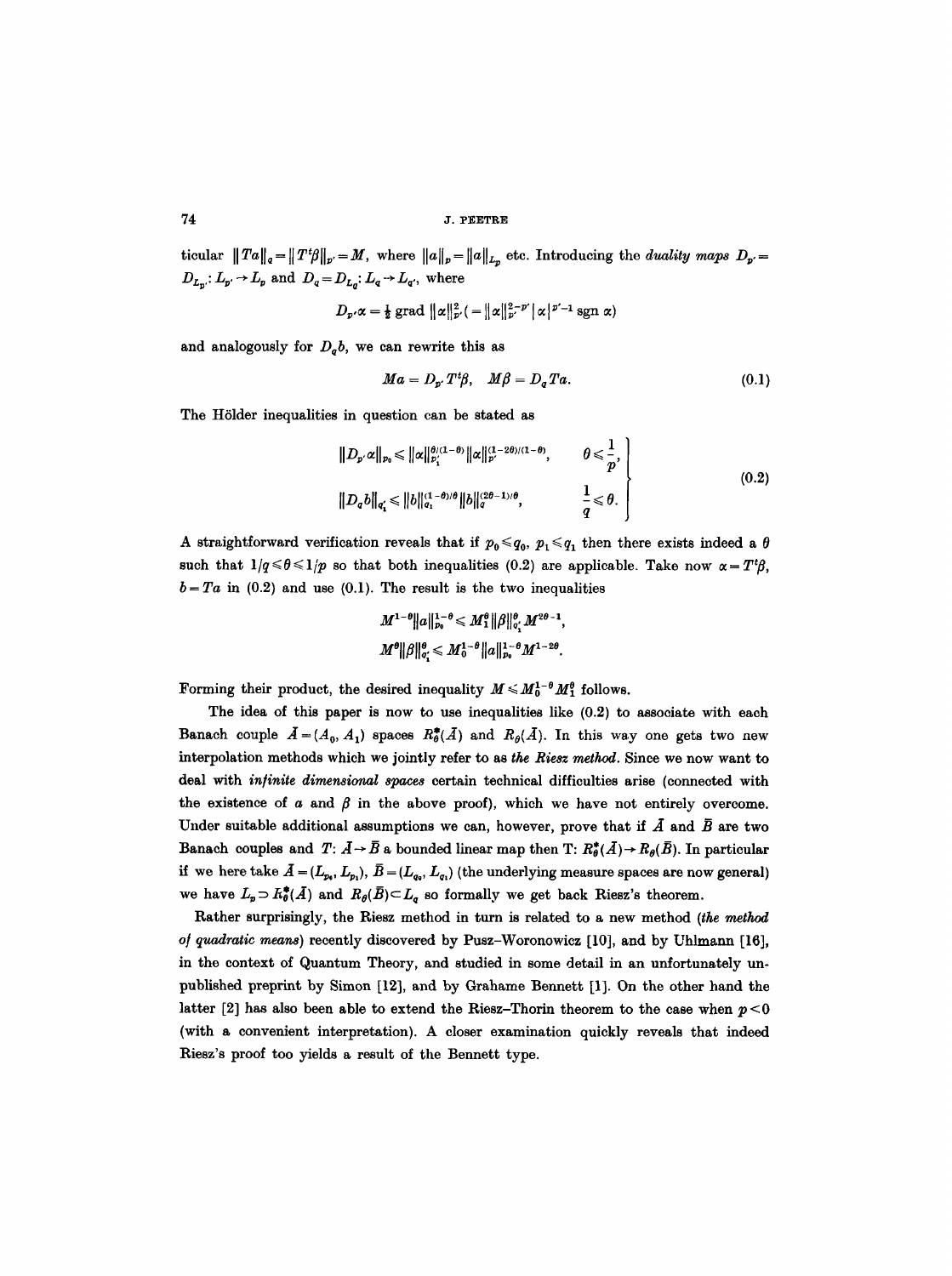Our investigation is organized as follows.

In section 1 we define the method  $R_{\theta}$  and develop some of its very simplest properties. In section 2 we do the same for the dual method  $R_b^*$ .

In section 3 we put together the results of section 1 and section 2 and establish a general interpolation theorem (the one just described) which might be thought of as an abstract version of Riesz's theorem. (For the proof we need a slight extension of a theorem of Lindenstrauss [7] which we have deferred to an appendix.)

In section 4 we give some concrete illustrations of the previous developments. As we have already seen we get of course back Riesz's theorem but it is perhaps again a surprise that the same proof lends itself to a derivation of a version of Marcinkiewicz's interpolation theorem [8]. Another two cases which we can cover are interpolation with change of measure (Stein-Weiss [13]) and finally interpolation between a space and its dual (Girardeau [4]).

In section 5 we quickly develop the theory of the method of quadratic means, mainly following [12] and [1], and make a comparison with the Riesz method.

In section 6 we make an attempt to merge Bennett's point of view (interpolation between a space and "the dual of a space which does not exist" [2]) with the theory of **K-** and J-spaces (see [3]), introducing new functionals called H and I. (In another appendix we outline also an abstract formulation of Bennett's theorem [2].)

Finally, section 7 is devoted to various comments on the previous discussion.

What we do in the two appendices we have just told.

It is assumed that the reader has some familiarity with the theory of interpolation spaces. Regarding terminology we have tried as far as practicable to follow [3]. For the reader's benefit we recall here briefly some of the basic definitions.

By a Banach couple  $\bar{A} = (A_0, A_1)$  we mean two Banach spaces which are continuously imbedded in some Hausdorff topological vector space (usually unspecified). We put  $\Delta = \Delta(\bar{A}) = A_0 \cap A_1$  (intersection) and  $\Sigma = \Sigma(\bar{A}) = A_0 + A_1$  (hull). In  $\Delta$  and  $\Sigma$  respectively we have the following two one-parameter families of norms (with  $t \in (0, \infty)$ ):

$$
J(t, a) = \max (\|a\|_{A_0}, t\|a\|_{A_1}), \quad a \in \Delta
$$
  
and  

$$
K(t, a) = \inf_{a = a_0 + a_1} (\|a_0\|_{A_0} + t\|a_1\|_{A_1}), \quad a \in \Sigma.
$$

and

With the aid of J we can define the J-spaces  $\bar{A}_{\theta q;J}$  and with the aid of K the K-spaces  $A_{\theta q: K}$ . In particular by definition  $a \in A_{\theta q: K}$  if and only if  $a \in \Sigma$  and

$$
\left(\int_0^\infty (t^{-\theta}K(t,a))^q\frac{dt}{t}\right)^{1/q}<\infty.
$$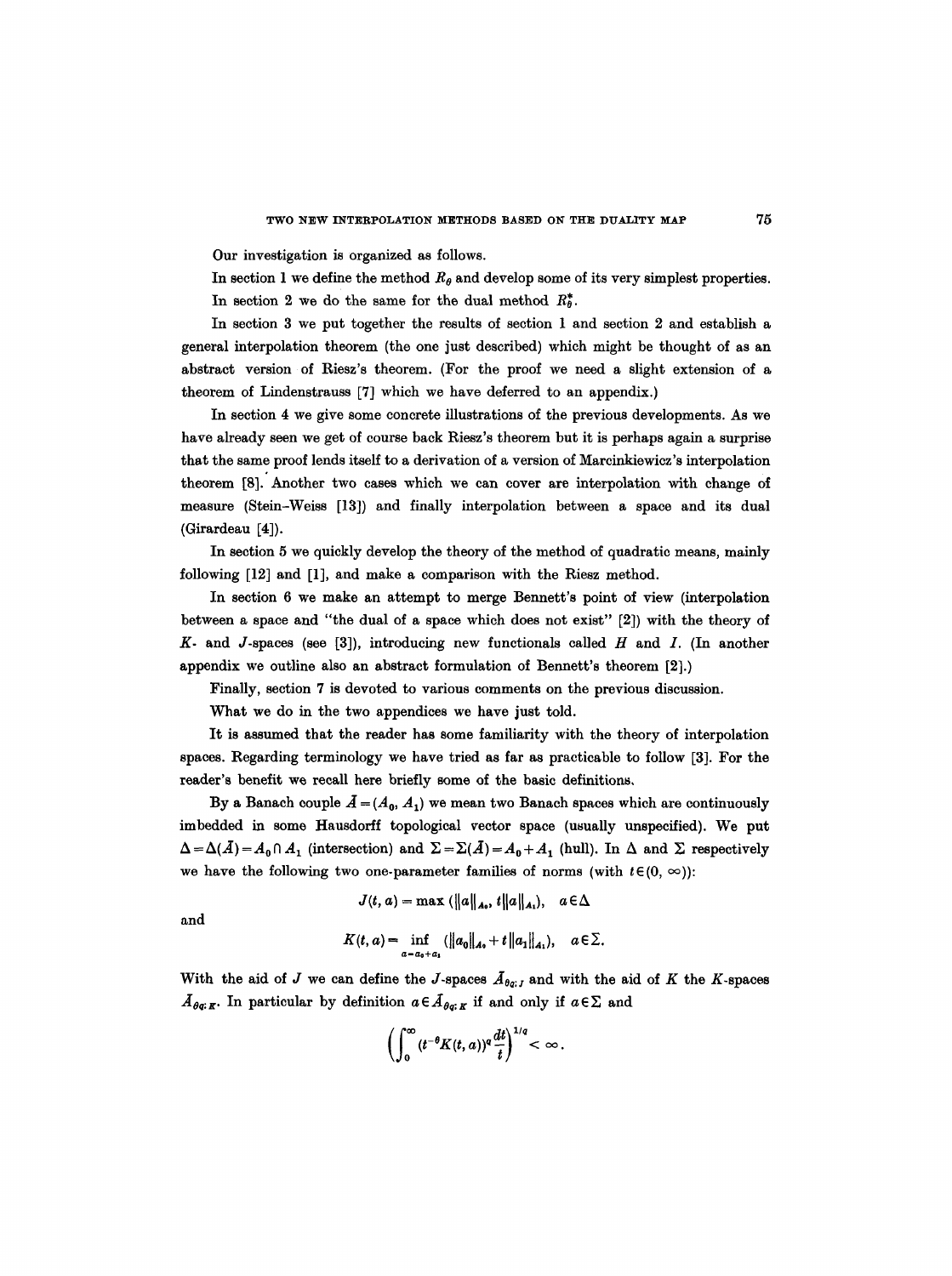Here  $\theta \in (0, 1)$ ,  $q \in (0, \infty)$ . These are examples of interpolation spaces. One can show that they actually coincide up to (quasi-)norm (equivalence theorem) so we can drop the final subscripts writing simply  $\bar{A}_{\theta q}$ . Besides the "real" spaces  $\bar{A}_{\theta q}$  we have also the "complex" spaces  $[\bar{A}]_{\theta}$ . For more details see [3].

Some auxiliary notation (which we have already made use of above): If  $p_0$ ,  $p_1$  are real numbers  $\neq 0$  and  $\theta \in (0, 1)$  we define  $p_{\theta}$  by the formula  $I/p_{\theta} = (1-\theta)/p_{\theta} + \theta/p_{\theta}$ . This notation will appear in section 4 and section 5 chiefly. We likewise define  $p'$  (the conjugate exponent) by  $1/p+1/p'=1$ .  $T<sup>t</sup>$  denotes the transpose of the operator T, A' the dual of the space  $A$ .

*Acknowledgement.* I would like to thank Barry Simon and Grahame Bennett for interesting correspondence, and for sending me their unpublished manuscripts. Without their interference this paper would never have been written. I also express my gratitude to the editors for suggesting several improvements of the original version, including a change of title.

### **1. The spaces** *Ro*

Consider a Banach couple  $\bar{A}=(A_0, A_1)$ . For simplicity I assume that  $\Delta=\Delta(\bar{A})$  is dense in both  $A_0$  and  $A_1$  so that one can speak of the dual couple  $\tilde{A}' = (A'_0, A'_1)$ . Consider pairs (Y, v) where Y is a Banach space and  $v: \Delta \rightarrow Y$  a continuous linear map. Let  $D<sub>y</sub>$  be the duality map associated with Y, i.e.  $D<sub>Y</sub>$  is a set-valued function defined on Y taking as values subsets of Y' such that  $\eta \in D_Y y$  if and only if

$$
\langle \eta, y \rangle = ||y||_Y^2 = ||\eta||_{Y'}^2.
$$

It is clear that  $D_Y y$  is convex and non-empty. (Moreover we have

$$
\langle \eta, f \rangle = \frac{d}{d\lambda} \left( \frac{1}{2} \|y + \lambda f\|_{Y}^{2} \right) |_{\lambda = 0}, \quad \text{i.e.} \quad \eta = \frac{1}{2} \text{ grad } \|y\|_{Y}^{2},
$$

if the norm in Y is differentiable so that  $D<sub>y</sub>$  is single-valued in the latter case. We then write abusively  $\eta = D_Y y$  when  $\eta \in D_Y y$ .) I say that  $(Y, v)$  satisfies the condition  $(R_\theta)$ , where  $\theta \in (0, 1)$ , if for every  $a \in \Delta$  holds  $v^t(D_Tv(a)) \subset A'_1$  and

$$
||v^{t}(\eta)||_{A'_{1}} \leq ||a||_{A_{0}}^{(1-\theta)/\theta} ||v(a)||_{Y}^{(2\theta-1)/\theta} \quad \text{if } \eta \in D_{Y}v(a). \tag{1.1}
$$

(Again if the norm in Y is differentiable (1.1) simply means that

$$
||v^t(D_Yv(a))||_{A'_1} \leq ||a||_{A_0}^{(1-\theta)/\theta} ||v(a)||_Y^{2\theta-1)/\theta}.
$$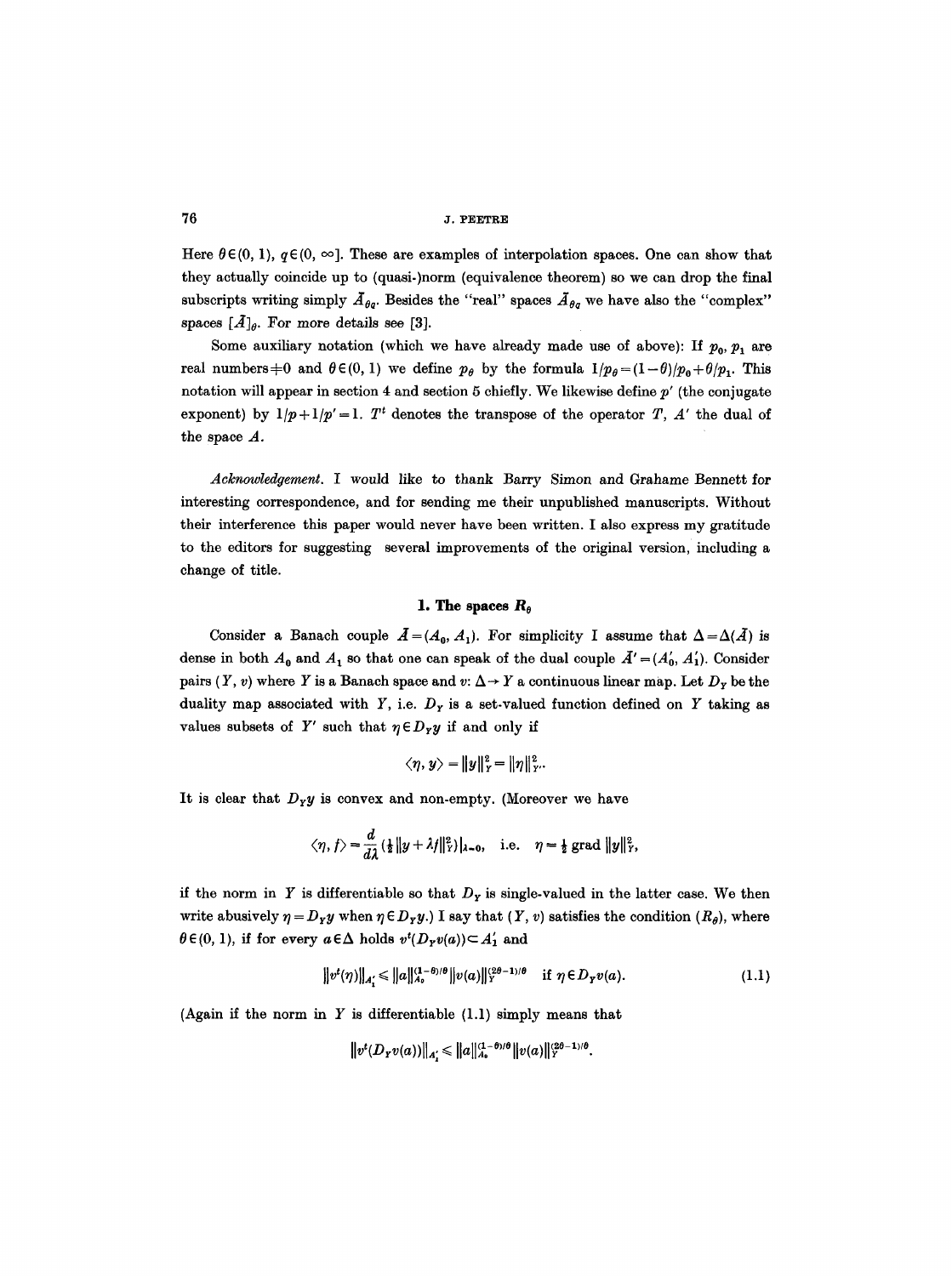In praxis  $v$  is often an injection and  $\Delta$  a dense subspace of Y.) Now define a norm denoted by  $||a||_{R_{\theta}(\bar{A})}$ , or simply  $||a||_{R_{\theta}}$ , by setting

$$
||a||_{R_{\theta}} = \sup_{(Y,v)} ||v(a)||_{Y}
$$
 (1.2)

where  $(Y, v)$  runs through all pairs  $(Y, v)$  satisfying the condition  $(R_{\theta})$ . The completion of  $\Delta$  in the norm  $||a||_{R_{\theta}}$  I denote by  $R_{\theta}(A)$ , or simply  $R_{\theta}$ .

We begin by comparing  $R_{\theta}(\overline{A})$  with the K- and the J-method.

PROPOSITION 1.1. We have the inequalities

$$
||a||_{R_{\theta}} \leq t^{-\theta} J(t, a) \quad \text{if } a \in \Delta,
$$
\n(1.3)

$$
K(t, a) \leq t^{\theta} ||a||_{R_{\theta}} \quad \text{if } a \in R_{\theta}.
$$
 (1.4)

*It follows that*  $A_{01} \subset R_0 \subset A_{0\infty}$ .

Proof. Since

$$
||v(a)||_Y^2 = \langle \eta, v(a) \rangle = \langle v^t(\eta), a \rangle \leq ||v^t(\eta)||_{A_1'} ||a||_{A_1} \text{ if } a \in A_1, \eta \in D_Y v(a)
$$

(1.1) gives

$$
||v(a)||_Y^2 \le ||a||_{A_0}^{(1-\theta)/\theta} ||a||_{A_1} ||v(a)||_Y^{(2\theta-1)/\theta}
$$

**or** 

$$
||v(a)||_Y \leq ||a||_{A_0}^{1-\theta} ||a||_{A_1}^{\theta}
$$

(provided  $v(a) \neq 0$ ; if  $v(a) = 0$  there is nothing to prove). Therefore by (1.2)

$$
||a||_{R_{\theta}} \leq ||a||_{A_{0}}^{1-\theta} ||a||_{A_{1}}^{\theta} \leq t^{-\theta} J(t, a)
$$

proving (1.3).

(1.4): Take  $Y = \mathbb{R}$  and  $v(a) = \langle \alpha, a \rangle$  where  $\alpha \in \Delta(\overline{A}').$  Then, identifying Y' and  $\mathbb{R}$ ,  $\eta \in D_Y y$  if and only if  $\eta = y$  and  $v^t(\eta) = \eta \alpha$ . Thus (1.1) means that

$$
|\langle \alpha, a \rangle| \| \alpha \|_{A_1'} \leq \| a \|_{A_0}^{(1-\theta)/\theta} |\langle \alpha, a \rangle|^{(2\theta-1)/\theta}
$$

**or** 

$$
\|\alpha\|_{A'}^{\theta}|\langle\alpha,a\rangle|^{1-\theta}\leq \|a\|_{A_0}^{1-\theta}.
$$

This clearly implies

$$
\|\alpha\|_{A'_0}^{1-\theta} \|\alpha\|_{A'_1}^{\theta} \leq 1.
$$

On the other hand the latter inequality is fulfilled if  $t^g J(t^{-1}, \alpha) \leq 1$ . Since K and J are dual norms this gives  $(1.4)$ .

Next we come to the interpolation property.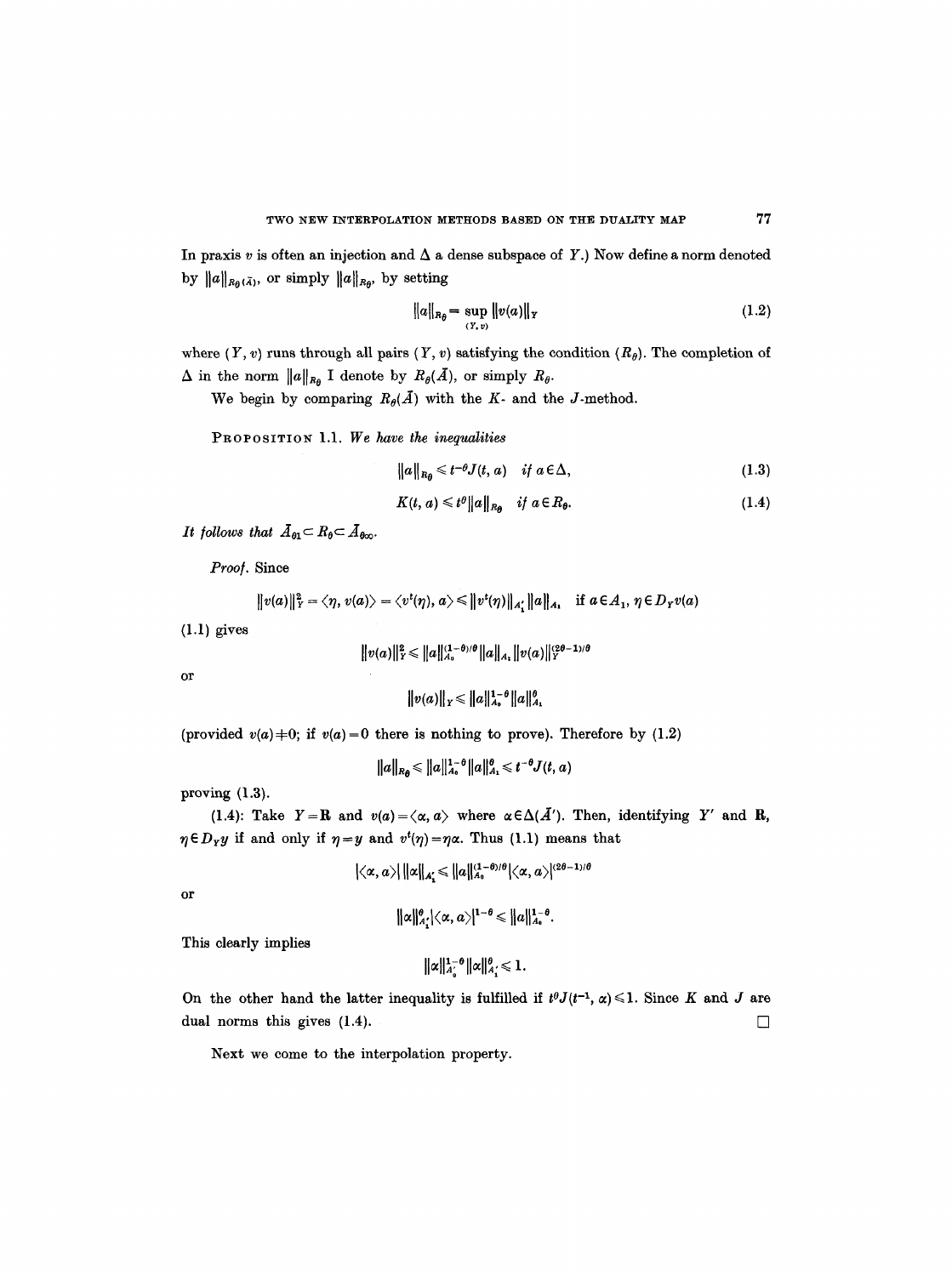PROPOSITION 1.2.  $R_{\theta}$  is an interpolation space of exponent  $\theta$ .

*Proof.* Given two Banach couples  $\vec{A}$  and  $\vec{B}$  and a bounded linear operator  $T: \vec{A} \rightarrow \vec{B}$ we have to show that  $T: R_{\theta}(\overline{A}) \to R_{\theta}(\overline{B})$  with  $M \leq M_0^{1-\theta} M_1^{\theta}$ . (Here  $M_0 = ||T||_{A_0,B_0}$ , etc.) Let  $(Y, v)$  be any pair satisfying the condition  $(R_{\theta})$  with respect to  $\overline{B}$ , i.e.

$$
||v^t(\eta)||_{B'_1} \leq ||b||_{B_0}^{(1-\theta)/\theta} ||v(b)||_{Y}^{(2\theta-1)/\theta} \quad \text{if } \eta \in D_Yv(b).
$$

We apply this with b replaced by *Ta* 

$$
||v^t(\eta)||_{B'_1}\leqslant M_0^{(1-\theta)/\theta}||a||_{A_0}^{(1-\theta)/\theta}||v(Ta)||_Y^{(2\theta-1)/\theta}\quad \text{if } \eta\in D_Yv(Ta).
$$

On the other hand

$$
|| T^t v^t(\eta)||_{A'_1} \leqslant M_1 || v^t(\eta)||_{B'_1}.
$$

With no loss of generality we may assume that  $M_0^{1-\theta}M_1^{\theta} \leq 1$ . It then follows that  $(Y, v \circ T)$  satisfies the condition  $(R_{\theta})$  with respect to  $\overline{A}$ . Thus we have by (1.2)

$$
||v(Ta)||_Y\leq ||a||_{R_{\theta}(\bar{A})}.
$$

But since  $(Y, v)$  satisfies the condition  $(R<sub>\theta</sub>)$  this inequality combined with (1.2) once more gives

$$
||Ta||_{R_{\theta}(B)} \leq ||a||_{R_{\theta}(\bar{A})} \quad \text{or} \quad M \leq 1.
$$

# 2. The spaces  $R^*_{\theta}$

Let again A be a Banach couple, with  $\Delta = \Delta(\bar{A})$  dense in both  $A_0$  and  $A_1$ , and consider now pairs  $(X, u)$  where X is a *reflexive* Banach space and  $u: X \to \Sigma = \Sigma(\bar{A})$  a continuous linear map. I say that  $(X, u)$  satisfies the condition  $(R_0^*)$ , where  $\theta \in (0, 1)$ , if for every  $\alpha \in (\Sigma(\bar{A}))' \approx \Delta(\bar{A}')$  holds  $u(D_{X'}u^{t}(\alpha)) \subset A_0$  and

$$
||u(x)||_{A_{0}} \leq ||\alpha||_{A'_{1}}^{\theta/(1-\theta)} ||u^{t}(\alpha)||_{X'}^{(1-2\theta)/(1-\theta)} \quad \text{if } x \in D_{X'} u^{t}(\alpha). \tag{2.1}
$$

Now let  $||a||_{R^*_0(A)}$  or simply  $||a||_{R^*_0}$  be the greatest norm on  $\Delta(A)$  which is  $\leq$  all *pseudo*norms of the type

$$
\sup_{0+\alpha\in\Delta(\tilde{A}')} \frac{|\langle a, \alpha\rangle|}{\|u^t(\alpha)\|_{X'}}
$$

where  $(X, u)$  is a pair satisfying the condition  $(R_6^*)$ , i.e. we have

$$
\|a\|_{R^*_\theta} = \inf \sum_{i \in I} \sup_{0 + \alpha \in \Delta(\bar{A}')} \frac{|\langle a_i, \alpha \rangle|}{\|u_i^i(\alpha)\|_{X_i^i}}
$$
(2.2)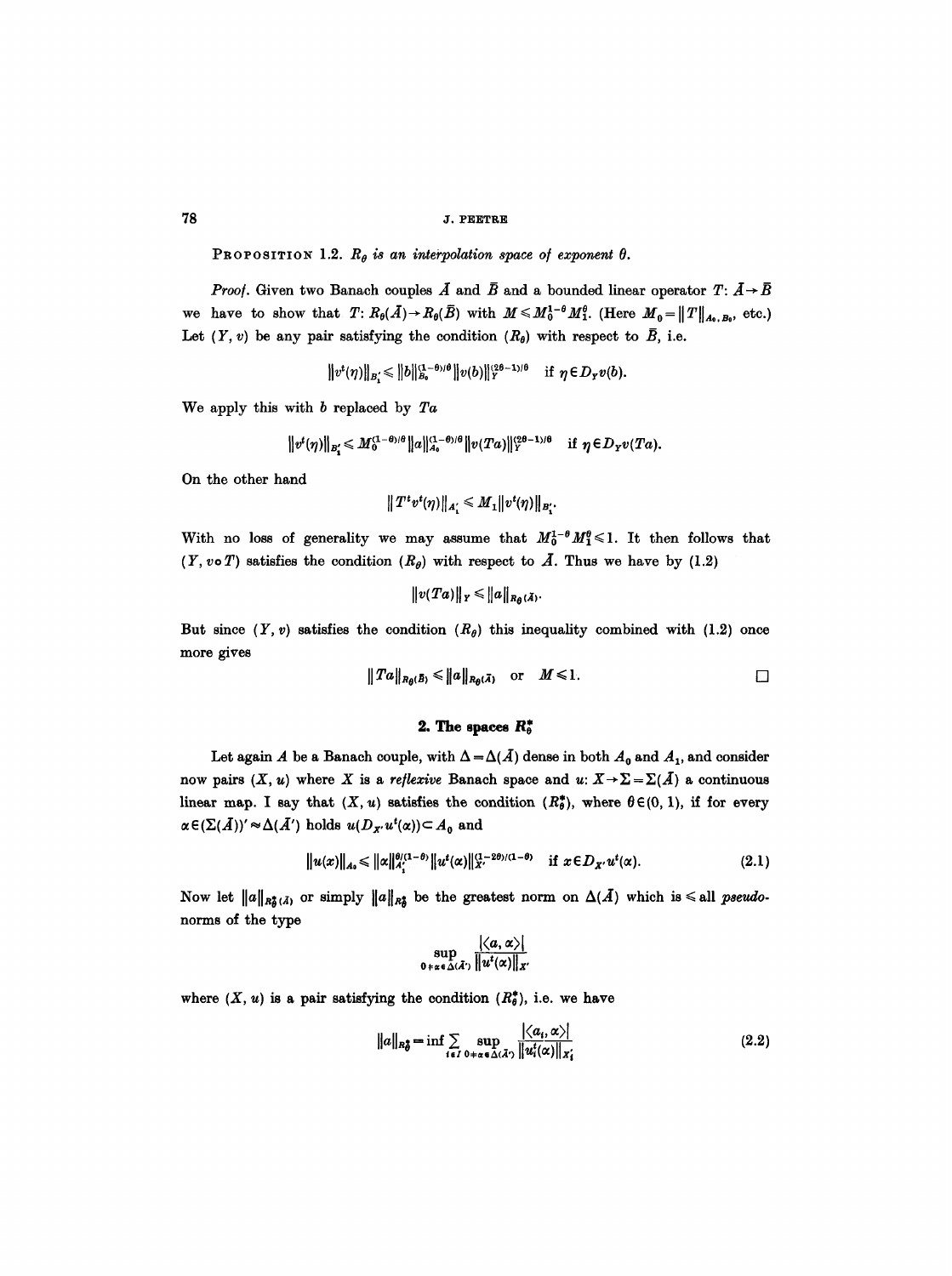where the infimum is taken over all families  $(a_i)_{i\in I}$  and  $(X_i, u_i)_{i\in I}$  such that  $a=\sum a_i$  and  $(X_t, u_t)$  satisfies the condition  $(R_0^*$ . The completion of  $\Delta(\bar{A})$  in the norm  $\|a\|_{R^*_B}$  I denote by  $R^*_0(A)$  or simply  $R^*_0$ .

Parallel to Proposition 1.1 we now have:

PROPOSITION 2.1. *We have the inequalities* 

 $||a||_{R^*_{\theta}} \leq t^{-\theta} J(t, a)$  *if*  $a \in \Delta$ , (2.3)

$$
K(t, a) \leqslant t^{\theta} ||a||_{R^*_{\theta}} \quad \text{if } a \in R^*_{\theta}.
$$

*It follows that*  $\bar{A}_{\theta_1} \subset R^*_{\theta} \subset \bar{A}_{\theta\infty}$ .

*Proof.* (2.4): We have the formula

$$
K(t,a)=\sup_{0+\alpha\in\Delta(\bar{A}^{\cdot})}\frac{|\langle a,\alpha\rangle|}{J(\frac{1}{t},\alpha)}.
$$

Now repetition of the argument of the proof of (1.3) gives

$$
||u^t(\alpha)||_{X'}\leqslant t^\theta J\left(\frac{1}{t},\alpha\right).
$$

*if*  $(X, u)$  satisfies the condition  $(R_{\theta})$ . Therefore

$$
t^{-\theta}K(t, a) \leqslant \sup \frac{|\langle a, \alpha \rangle|}{\|u^t(\alpha)\|_{X'}}
$$

from which (2.4) follows from the definition of  $||a||_{R_2^*}$ .

(2.3): Now we take  $X = \mathbf{R}$  and  $u(x) = xa$  with  $a \in \Delta$ . An argument similar to the one of the proof of (1.4) shows that if  $t^{-\theta}J(t, a) \leq 1$  then  $(X, u)$  satisfies the condition  $(R^*_{\theta})$ . Since obviously  $u^t(\alpha) = \langle \beta, a \rangle$  this gives in the said hypothesis  $||a||_{R_0^*} \leq 1$ .

We further have corresponding to 1.2.

PROPOSITION 2.2.  $R_0^*$  is an interpolation space of exponent  $\theta$ .

*Proof.* By a routine argument similar to the one of the proof of Proposition 1.2.  $\Box$ 

### **B. The main result**

The purpose of this section is to establish the following result, which thus may be conceived as an abstract generalization of M. Riesz's theorem. It is the main result of this paper.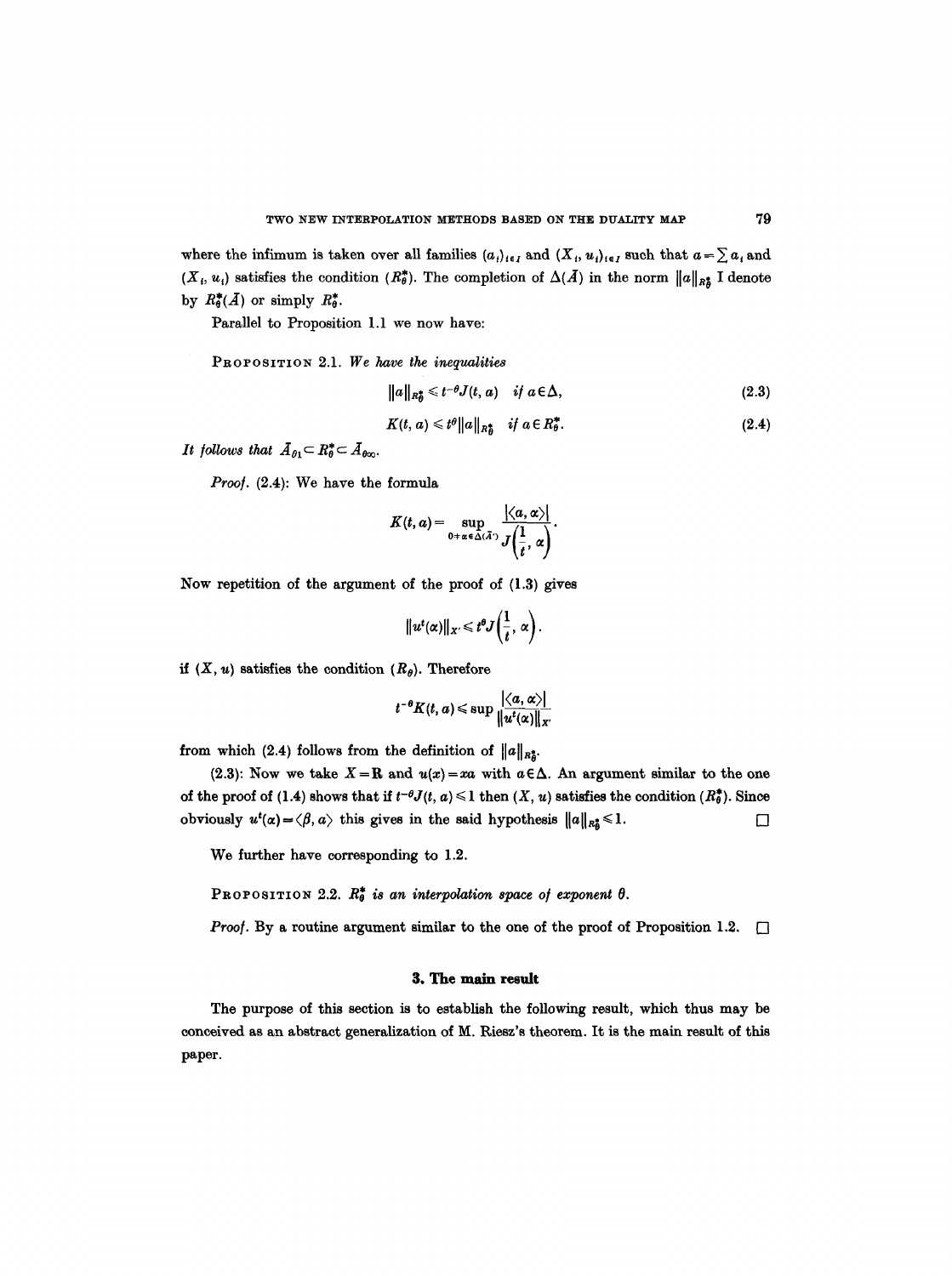80 *j.* PEETRE

THEOREM 3.1. Let  $\bar{A}$  and  $\bar{B}$  be two Banach couples and  $T: \bar{A} \rightarrow \bar{B}$  a bounded linear map. *Assume that: (\*) there exists a sequence*  $(T_n)$  *of bounded linear maps*  $T_n$ *:*  $\overline{A} \rightarrow \overline{B}$  such that  $T_n: \Sigma(\overline{A}) \to \Delta(\overline{B})$  *which approximates*  $T$  *in the sense that* 

$$
\lim_{n\to\infty}||T_n a - Ta||_{\Delta(\bar{B})} = 0 \quad \text{if } a \in \Delta(\bar{A})
$$
\n(3.1)

*and moreover holds* 

$$
\overline{\lim}_{n\to\infty} ||T_n||_{A_0, B_0} = ||T||_{A_0, B_0},
$$
\n
$$
\overline{\lim}_{n\to\infty} ||T_n||_{A_1, B_1} = ||T||_{A_1, B_1}.
$$
\n(3.2)

*Then holds T:*  $R_0^*(\overline{A}) \rightarrow R_\theta(\overline{B})$  together with the convexity  $M \leq M_0^{1-\theta} M_1^{\theta}$  (where again  $M_0=$  $||T||_{A_0,B_0}$  etc.).

Proof. It suffices to prove the theorem under the additional hypothesis that  $T: \Sigma(\bar{A}) \rightarrow \Delta(\bar{B})$ . For if the theorem is true in that special case we can apply it to each of the operators  $T_n$ . The convexity inequality together with (3.2) then gives for any  $\varepsilon > 0$ and large n

$$
||T_n a||_{R_\theta(\bar{A})} \leqslant (M_0^{1-\theta} M_1^{\theta} + \varepsilon) ||a||_{R_\theta^{\frac{1}{\theta}}(\bar{A})}.
$$

Again using (3.1) and (1.3) this plainly yields

$$
\|Ta\|_{R_{\boldsymbol{\theta}}(\bar{B})}\leqslant (M_0^{1-\theta}M_1^{\theta}+\varepsilon)\|a\|_{R_{\boldsymbol{\theta}}^{\boldsymbol{\ast}}(\bar{A})}
$$

which implies  $M \leqslant M_0^{1-\theta} M_1^{\theta}$ .

Assume thus from now on that  $T: \Sigma(\overline{A}) \rightarrow \Delta(\overline{B})$ .

Let  $(X, u)$  be any pair satisfying the condition  $(R_{\theta}^{*})$  with respect to  $\tilde{A}$  and similarly let  $(Y, v)$  be any pair satisfying the condition  $(R_{\theta})$  with respect to  $\bar{B}$ .

We wish to show that

$$
||Sx||_Y \leq M_0^{1-\theta} M_1^{\theta} ||x||_X \quad \text{for } x \in X, \text{ with } S = v \text{ o } T \text{ o } u. \tag{3.3}
$$

Indeed assume that (3.3) holds true. Obviously we can here replace

$$
||x||_x = \sup \frac{|\langle x, \xi \rangle|}{||\xi||_{X'}}
$$

by

$$
\sup \frac{|\langle x, u^t(\alpha)\rangle|}{\|u^t(\alpha)\|_{X'}} = \sup \frac{|\langle u(x), \alpha\rangle|}{\|u^t(\alpha)\|_{X'}}
$$

Thus with  $a = u(x)$  (3.3) gives

$$
||v(Ta)||_Y \leq M_0^{1-\theta}M_1^{\theta}\sup\frac{|\langle a,\alpha\rangle|}{||u^t(\alpha)||_X}.
$$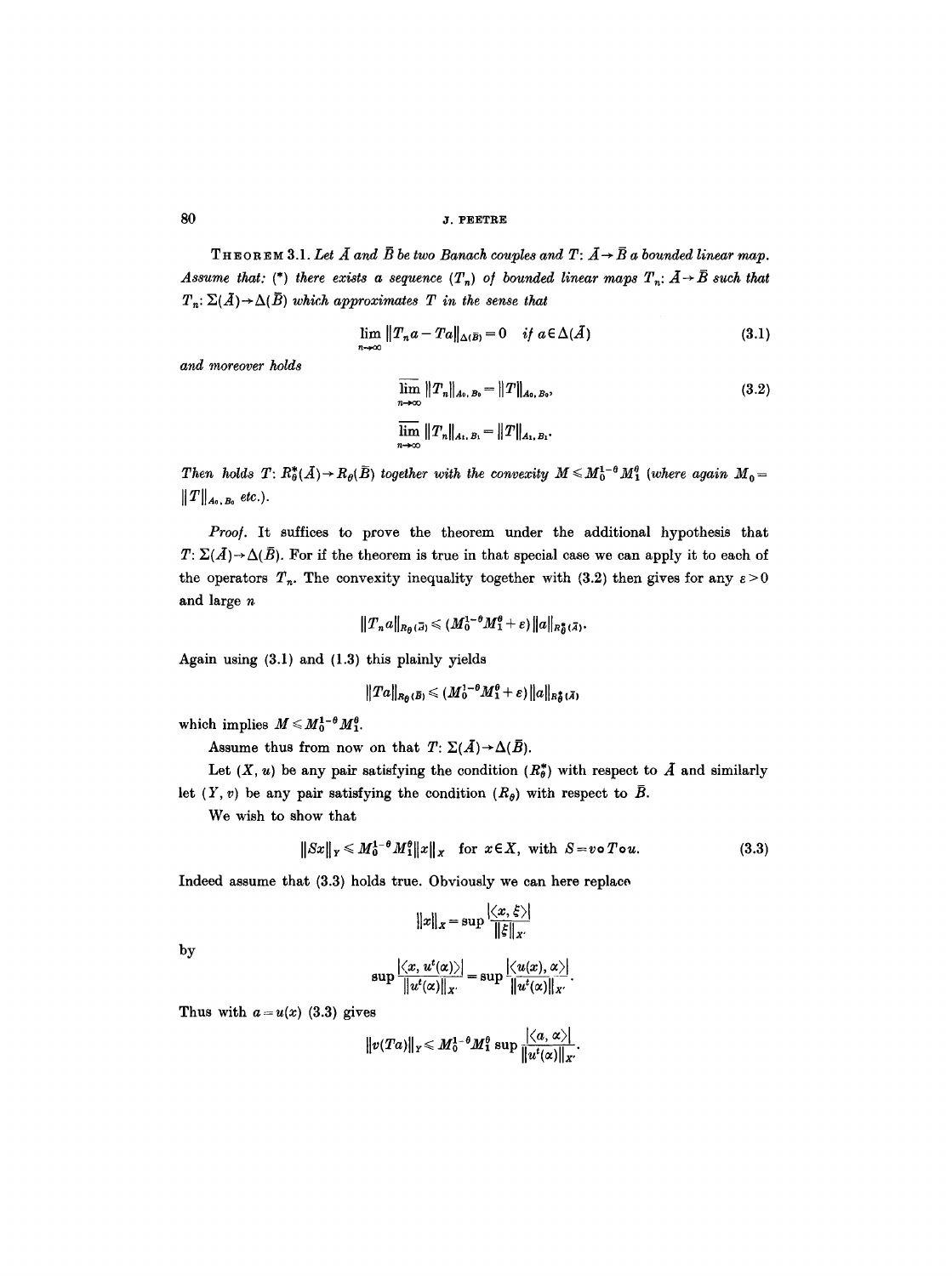(We notice that in view of Hahn-Banach if the right hand side is  $\leq \infty$  then a certainly can be represented in this form.) In view of the definition of the norms  $||b||_{Ra(\bar{B})}$  and  $||a||_{R^*_\alpha(\bar{A})}$  this clearly gives  $M \leq M_0^{1-\theta} M_1^{\theta}$ .

Replace now  $A_0$  by  $A_0 + \varepsilon^{-1}A_1$ ,  $A_1$  by  $\varepsilon^{-1}A_0 + A_1$ ,  $B_0$  by  $B_0 \cap \varepsilon B_1$ ,  $B_1$  by  $\varepsilon B_0 \cap B_1$ . We are then in a situation when  $A_0 = A_1 = \Sigma(\bar{A}), B_0 = B_1 = \Delta(\bar{B})$ , algebraically. It suffices to prove (3.3) in the latter case. Indeed  $(X, u)$  still satisfies the condition  $(R_0^*)$  with respect to  $(A_0+\varepsilon^{-1}A_1, \varepsilon^{-1}A_0+A_1)$  and similarly  $(Y, v)$  satisfies the condition  $(R_\theta)$  with respect to  $(B_0 \cap \varepsilon B_1, \varepsilon B_0 \cap B_1)$ . Moreover we have

$$
||T||_{A_0+\varepsilon^{-1}A_1,B_0\cap\varepsilon B_1}\leqslant \max (||T||_{A_0,B_0},\varepsilon||T||_{A_1,B_0},\varepsilon||T||_{A_0,B_1},\varepsilon^2||T||_{A_1,B_1})
$$

and a similar estimate with  $||T||_{\varepsilon^{-1}A_0+A_1,\varepsilon B_0\cap B_1}$ . We can therefore afterwards safely pass to the limit  $\varepsilon \rightarrow 0$ .

We can therefore from now on assume that  $A_0 = A_1 = \Sigma(\bar{A}) =: A, B_0 = B_1 = \Delta(\bar{B}) =: B$ , algebraically.

By the extension of Lindenstrauss's theorem given in Appendix I we can assume that S attains its norm. We can find  $x \in X$  and  $\eta \in Y'$  with  $||x||_X = ||\eta||_Y = 1$  such that  $N =$  $\langle \eta, Sx \rangle = \langle S^t \eta, x \rangle$  with  $N = ||S||_{X,Y}$ . We then must have  $N\eta \in D_Y S x$ ,  $Nx \in D_X S^t \eta$ . Also  $||Sx||_Y = ||S^t\eta||_X = N$ . From (1.1)—applied to the couple  $\bar{B}$ —now follows

$$
N\big\|v^t(\eta)\big\|_{B_i'}\leqslant \big\|T(u(x))\big\|_{B_0}^{(1-\theta)/\theta}\big\|Sx\big\|_Y^{2\theta-1)/\theta}\leqslant M_0^{(1-\theta)/\theta}\big\|u(x)\big\|_{A_0}^{(1-\theta)/\theta}N^{(2\theta-1)/\theta}
$$

and from (2.1)

$$
N\big\|u(x)\big\|_{A_0} \leqslant \big\|T^t(v^t(\eta))\big\|_{A_1^{'}}^{(1-\theta)/\theta}\big\|S^t\eta\big\|_{Y^{'}}^{(1-2\theta)/\theta} \leqslant M_{1}^{\theta/(1-\theta)}\big\|v^t(\eta)\big\|_{B_1^{'}}^{\theta/(1-\theta)}N^{(1-2\theta)/(1-\theta)}.
$$

We raise the first inequality to power  $\theta$  and the second one to power  $1-\theta$  and multiply together. Then results  $N \leq M_0^{1-\theta} M_1^{\theta}$  which is the same as (3.3).

From Theorem 3.1 follows at once

COROLLARY 3.1. Let  $\bar{A}=\bar{B}$  and assume that (\*) is fulfilled with  $T=id_{\bar{A}}$ . Then holds  $R_{\theta}^{*}(A) \subset R_{\theta}(A).$ 

### **4. Illustrations**

In this section we will find what the spaces  $R_{\theta}$  and  $R_{\theta}^{*}$  are in several concrete cases.

 $1^{\circ}$   $L_p$  spaces. This case has essentially already been discussed in the introduction. Consider the couple  $(L_{p_0}, L_{p_1})$ . We want to compare  $R_{\theta}(L_{p_0}, L_{p_1})$  and  $L_p$  where  $p=p_{\theta}$ ,  $\theta \in (0, 1)$ . To this end we take  $Y = L_p$  and  $v = id$ . Then as is well-known

$$
D_{L_p}y = |y|^{p-1} \operatorname{sgn} y / ||y||_{L_p}^{p-2}, \quad y \in L_p.
$$

6-792907 Acta mathematica 143. Imprimé le 28 Septembre 1979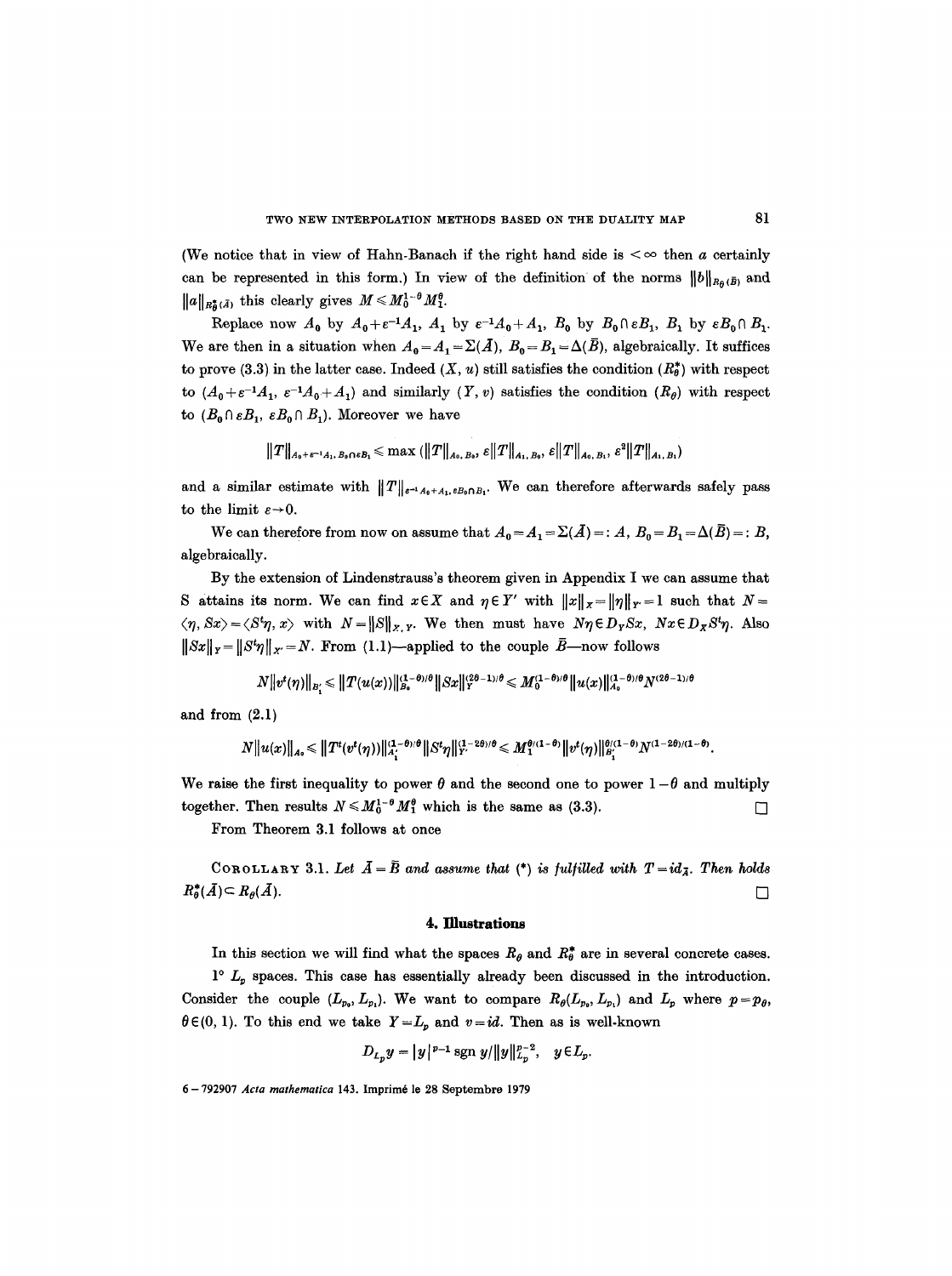Thus (1.1) becomes

$$
\big\||y|^{p-1}\big\|_{L_{p_i'}} \leqslant \big\|y\big\|_{L_{p_0}}^{(1-\theta)/\theta}\big\|y\big\|_{L_p}^{(2\theta-1)/\theta+p-2}
$$

or

$$
\big\|y\big\|_{L_{p'_1}(p-1)}\leqslant\big\|y\big\|_{L_{p_0}}^{(1-\theta)/(p-1)\theta}\big\|y\big\|_{L_p}^{(\theta p-1)/(p-1)\theta}
$$

which is Hölder's inequality if the exponents are in  $(0, 1)$ , i.e. we get the condition  $\theta \geq 1/p$ . Thus we conclude that

$$
R_{\theta}(L_{p_0}, L_{p_1}) \subset L_p \quad \text{if } p = p_{\theta}, \quad \theta \geqslant \frac{1}{p}.
$$
 (4.1)

In the same way utilizing (2.1), with  $X=L_p$ ,  $u=id$ , we find

$$
L_p \subset R_{\theta}^{*}(L_{p_0}, L_{p_1}) \quad \text{if } p = p_{\theta}, \quad \theta \leq \frac{1}{p}. \tag{4.2}
$$

If we now apply Theorem 3.1 to the couples  $(L_{p_0}, L_{p_1})$  and  $(L_{q_0}, L_{q_1})$ -assumption (\*) is certainly fulfilled—and use  $(4.1)$  and  $(4.2)$  we get a proof of M. Riesz' theorem; in fact this is essentially the original proof (compare the introduction). Notice also that (4.1) and (4.2) put together yield

$$
L_p = R_{\theta}(L_{p_0}, L_{p_1}) = R_{\theta}^*(L_{p_0}, L_{p_1}) \quad \text{if } p = p_{\theta} = 1/\theta. \tag{4.3}
$$

 $2^{\circ}$   $L_{pq}$  (Lorentz)-spaces. Exactly the same calculations can be made for the couple  $(L_{p,q_0}, L_{p_1q_1})$ . Of course we won't get the constant 1 in the inclusions corresponding to (4.1) and (4.2), because the constant in the "Lorentz-H61der" inequality is not 1 either. Thus Riesz' original proof can indeed be used to prove (a version of) Marcinkiewicz theorem [8] too.

 $3^{\circ}$  Interpolation between a space and its dual. Consider the couple  $(Z, Z')$  where Z is any *reflexive* Banach space imbedded as a dense subspace of a Hilbert space H so that H can be imbedded into Z'; we thus have the situation  $Z \subset H \subset Z'$ . (Notice the special case when Z too is a Hilbert space!) We take  $Y=H$  and  $v=id$ . Now (1.1) with  $\theta=\frac{1}{2}$  is just  $||a||_z \le ||a||_z$ , thus trivially fulfilled. In the same way taking  $X = H$  and  $u = id$  we see that (2.1) too is trivially fulfilled. We conclude that

$$
H = R_{1/2}(Z, Z') = R_{1/2}^*(Z, Z'), \qquad (4.4)
$$

which in particular generalizes (4.3) with  $\theta = 1/p = \frac{1}{2}$ . Obviously (4.4) corresponds to the interpolation theorem of Girardeau [4]. (Girardeau considers general locally convex spaces.)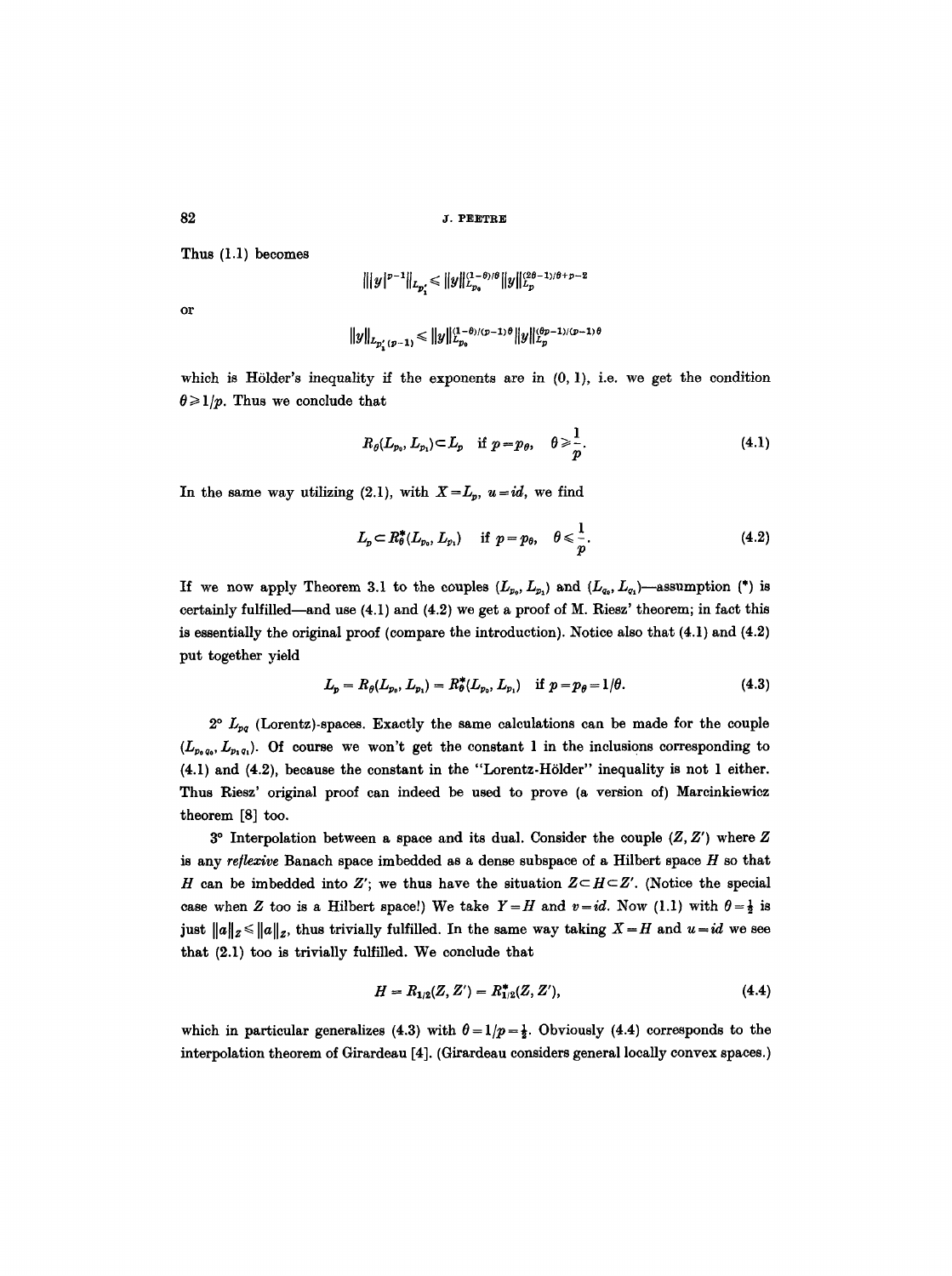$4^{\circ}$  Interpolation with change of measure. Let  $L_p(h)$  denote  $L_p$  with the original measure  $d\mu$  replaced by  $hd\mu$ , h a positive  $\mu$ -measurable weight function; i.e. the norm in  $L_p(h)$  is

$$
||a||_{L_p(h)} = \left(\int |a(u)|^p h(u) \, d\mu(u)\right)^{1/p}.
$$

Thus we have

$$
D_{L_p(h)}a = |a|^{p-1} \text{ sgn } ah^p/||a||_{L_p(h)}^{p-2}
$$

for the duality

$$
\langle \alpha, a \rangle = \int \alpha(u) a(u) d\mu(u).
$$

Notice also that

$$
(L_p(h))'=L_{p'}(h')\quad\text{with }h'=h^{1/(p-1)}=h^{p'-1}.
$$

Now consider the couple  $(L_{p_0}(h_0), L_{p_1}(h_1))$  and take first  $Y=L_p(h)$  and  $v=id$ , with  $\theta$  as in  $1^\circ$ . Then  $(1.1)$  becomes

$$
\left\| |a|^{p-1} h_1 \right\|_{L_{p'_1}(h'_1)} \leqslant \|a\|_{L_p(h_0)}^{(1-\theta)/\theta} \|a\|_{L_p(h)}^{(\eta\theta-1)/\theta}.
$$

This is Hölder's inequality if also

$$
h=h_0^{p(1-\theta)/p_0}h_1^{p\theta/p_1}.
$$

Thus we conclude that

$$
R_{\theta}(L_{p_0}(h_0), L_{p_1}(h_1)) \subset L_p(h).
$$

In the same way using (2.1) we obtain an inclusion in the opposite sense. We can use this to prove the interpolation theorem of Stein-Weiss [13]. We also find

$$
L_p(h) = R_\theta(L_{p_0}(h_0), L_{p_1}(h_1)) = R_\theta^*(L_{p_0}(h_0), L_{p_1}(h_1))
$$
\n(4.5)

*if*  $p = p_\theta = 1/\theta$  which thus generalizes (4.3).

### *5. On QM and QM\**

As already told in the introduction this section mainly reproduces results drawn from unpublished work by Simon [12] and Bennett [1].

Let us return to the situation of section 1.  $(A$  is thus a Banach couple etc.) We now modify the definition of the condition  $(R_{\theta})$  in the sense that we restrict Y to be a Hilbert space, with scalar product  $(y|y')_Y$  or simply  $(y|y')$ , and we further specialize to  $\theta = \frac{1}{2}$ . We then get the inequality

$$
||v^t v(a)||_{A'_s} \le ||a||_{A_0}.
$$
 (5.1)

Equivalently

$$
|(v(a) | v(a'))| \leq ||a||_{A_0} ||a'||_{A_1}
$$
\n(5.1')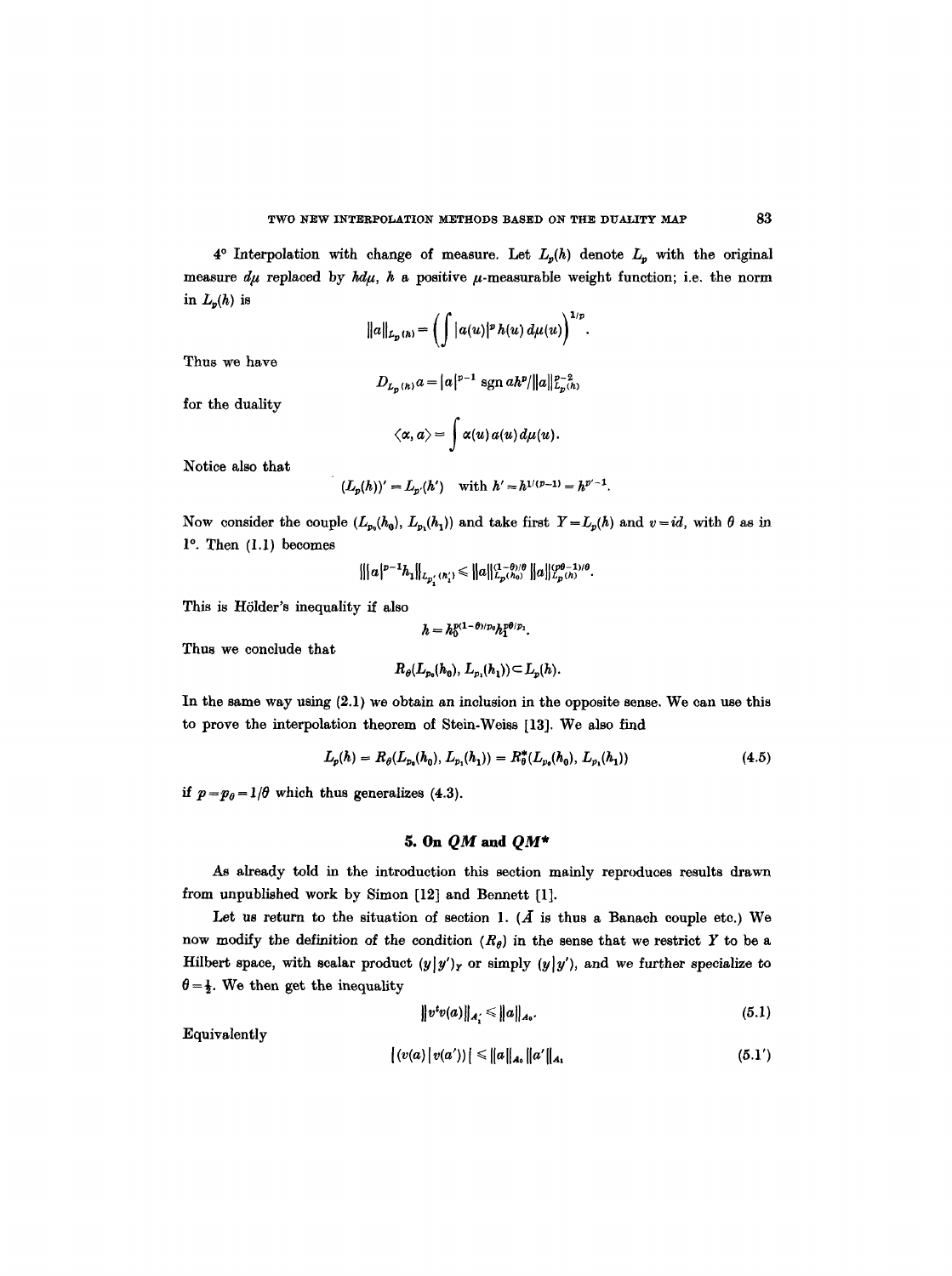where we of course identify Y and Y'. If thus (5.1) holds for any  $a \in \Delta$ , or (5.1') for any a,  $a' \in \Delta$ , we say that  $(Y, v)$  satisfies the condition  $(QM)$ . We now imitate the definition of the Riesz method and get the space  $QM(\overline{A})$  or simply  $QM$ .

By a dual procedure (the one of section 2) we get also spaces  $QM^*(\bar{A})$  or  $QM^*$ .

Let us now investigate to what extent the properties of  $R_{\theta}$  extend to the spaces  $QM$ . Proposition 1.2 can be generalized so that we have notably  $\tilde{A}_{1,1} \subset QM \subset \tilde{A}_{1,\infty}$ . Here the second inclusion follows also from the observation that obviously  $QM \supset R_{i}$ . (If a pair  $(Y, v)$  satisfies condition  $(QM)$  then it satisfies a fortiori the condition  $(R<sub>3</sub>)$ .) However as to the first inclusion we have a much stronger result, namely

$$
\bar{A}_{\frac{1}{2},2} \cap [\bar{A}]_{\frac{1}{2}} \subset QM. \tag{5.2}
$$

(Notice that  $A_{\theta_1} \subset A_{\theta_p}$  and  $A_{\theta_1} \subset [A]_{\theta}$ ; see [3], p. 44 and p. 102.  $[A]_{\theta}$  are the complex spaces.) This depends on multi-linear interpolation. To fix the ideas let us here consider the real case only. (It is the complex case that is treated in [12].) Consider the bilinear mapping  $L: (a, a') \rightarrow (v(a))v(a')$ . Then we have

$$
L: A_0 \times A_1 \to \mathbf{R},
$$
  

$$
L: A_1 \times A_0 \to \mathbf{R}.
$$

Interpolation now yields (see [3], p. 76, excercise 5).

$$
L: (A_0, A_1)_{\theta p} \times (A_1, A_0)_{\theta q} \to \mathbf{R}, \quad \frac{1}{p} + \frac{1}{q} \geq 1. \tag{5.3}
$$

Noticing the symmetry  $(A_0, A_1)_{\theta p} = (A_1, A_0)_{1-\theta, p}$  and taking  $\theta = \frac{1}{2}$ ,  $p=q=2$  we get from **(5.3)** 

$$
|L(a, a')| \leq C ||a||_{\bar{A}_{\frac{1}{2},2}} ||a'||_{\bar{A}_{\frac{1}{2},2}}
$$

which (take  $a = a'$  and maximize) gives

$$
||a||_{\mathcal{Q}M} \leq C ||a||_{\bar{A}_{\frac{1}{2},2}}.
$$

This proves the part of (5.2) we were interested in. We can also prove a result on reiteration, viz.

$$
QM(\bar{A}_{\theta p}, \bar{A}_{1-\theta, q}) \subset QM(\bar{A}). \tag{5.4}
$$

Just use (5.3) with general parameters. Since  $[A]_{\theta} \subset A_{\theta\infty}$  we have m particular

$$
QM([A]_{\theta}, [A]_{1-\theta}) \subset QM(A)
$$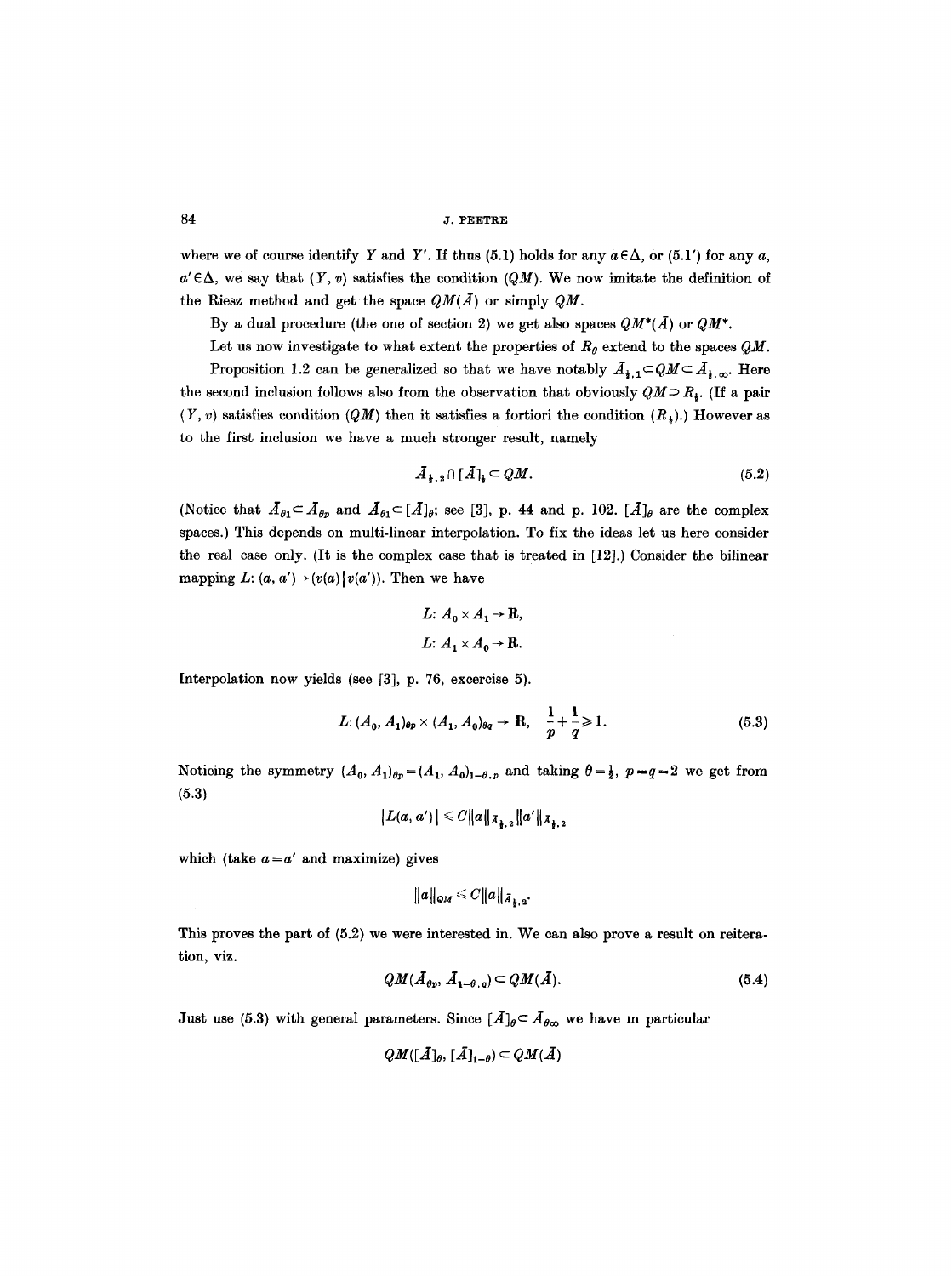which is the case considered in [12]. Finally it is clear that Proposition 1.2 too can be generalized: *QM* is effectively an interpolation space.

The spaces *QM\** have analogous properties. Also the proof of Theorem 3.1 gives the following generalization of Corollary 3.1:  $QM^* \subset QM$ , in the same assumptions on  $\tilde{A}$ .

We next consider *QM* in some concrete cases:

*Examples.* 1°  $L_p$  spaces. We have  $(L_{p_0}, L_{p_1})_{1 \leq i \leq L_p} = L_p$  and  $[L_{p_0}, L_{p_1}]_{1 \leq i \leq L_p} = L_p$  with  $p = p_1$ . Thus (5.2) gives at once  $L_{p,\max(2,p)} \subset QM(L_{p_0}, L_{p_1}).$  A closer examination reveals that we can here replaces  $\subset$  by =. For  $2 \le p \le \infty$  this was done in [12]. This is very easy. The idea is to use for a given the scalar product

$$
(y|y') = ||a||^{2-p} \int y(t) \overline{y'(t)} |a(t)|^{p-2} d\mu(t)
$$
 (5.5)

with Hölder's inequality. We leave the details to the reader. The case  $1 \le p \le 2$  was treated by Bennett [1] with a quite different technique. We offer here a proof more along the lines of [12], though valid only when  $p_0$  and  $p_1 > 1$ . It is no essential restriction to take the measure space to be  $\mathbb{R}^*$ , (with  $d\mu(t)=t^{-1}dt$ ). Now we use instead of (5.5) the scalar product

$$
(y|y') = \int_0^\infty t^{2(1/p-1)} \int_0^t y(u) \, du \int_0^t \overline{y'(v)} \, dv \, \frac{dt}{t} \tag{5.6}
$$

Since everything is rearrangement invariant we can assume that  $a$  is nonincreasing. We then have  $||a||_{L_{n2}} \leq C||a||_Y$  which will imply

$$
||a||_{L_{p2}} \leq C||a||_{\mathcal{Q}_{\mathcal{M}(L_{p_0}, L_{p_1})}}
$$

if we can also show that  $(5.1')$  is fulfilled (possibly with a constant.) To this end we first prove, using a technique which ought to be familiar to the readers of [3], that

$$
|(y|y')| \leq C ||y||_{L_{p_0,1}} ||y'||_{L_{p_1,1}}.
$$

We then again apply (5.3) with general  $\theta$  and  $p=q=2$ .

2° Hilbert spaces. If  $A_0$  and  $A_1$  are both Hilbert spaces we know that  $A_{1,2}$  and  $[A]_t$  too are Hilbert spaces—actually they coincide up to equivalence of norm. It is easy to see that the scalar product on this space fulfills condition *(QM).* In view of (5.2) we thus get in this case  $QM = A_{1,2} = [A]_+.$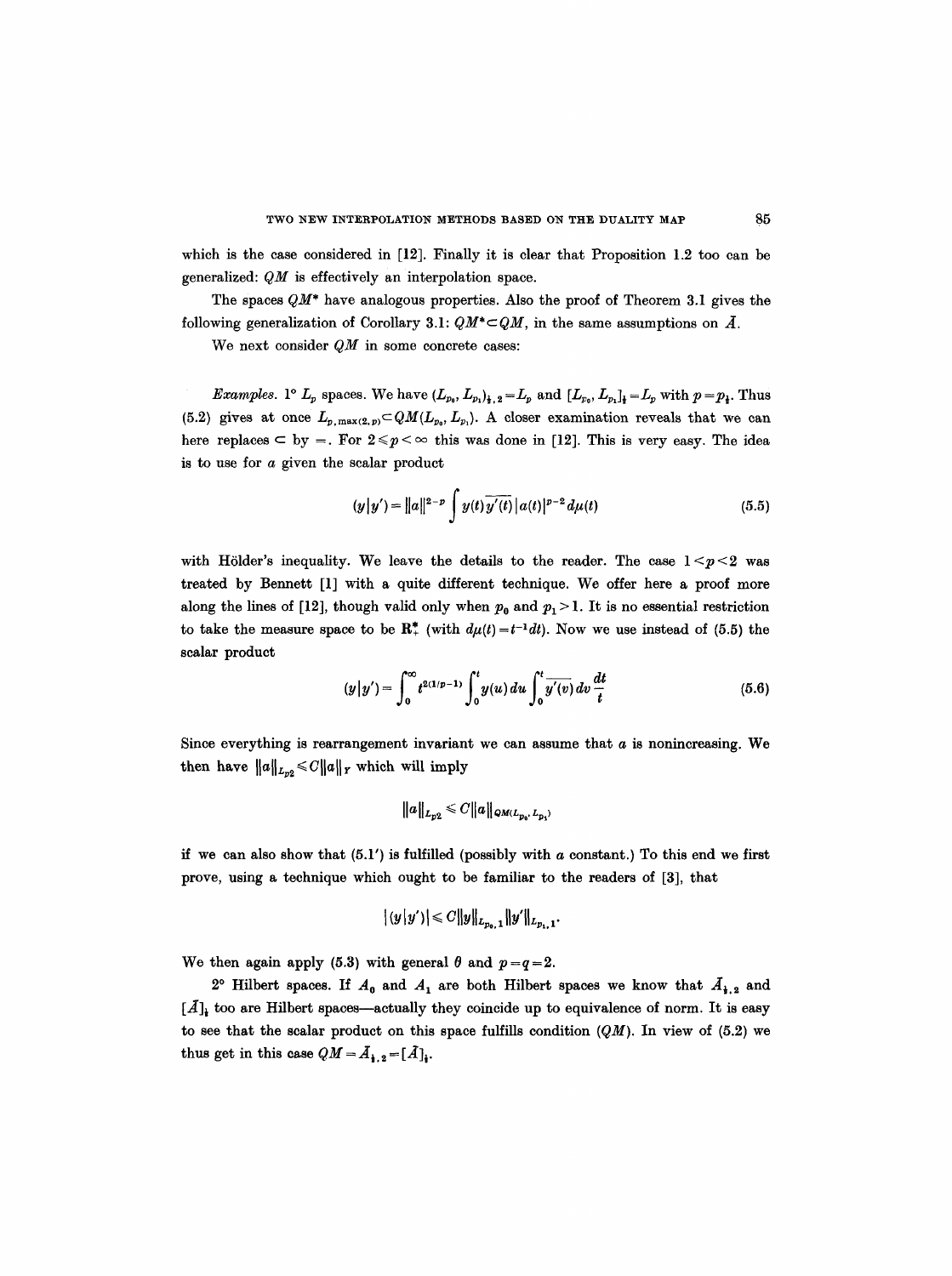### 6. The functionals  $I$  and  $H$

As was mentionned in the introduction Grahame Bennett [2] has extended Riesz-Thorin to "the case  $p < 0$ ". The precise meaning of this is the following. If T is the linear operator to be interpolated then the condition  $T: L^p \rightarrow L^q$  with p or  $q < 0$  is interpreted as  $T^t: L^q \rightarrow L^{p'}$  provided this is a meaningful statement which is the case if p' and q' are both > 0. (Also the author of [2] restricts himself to *discrete* measures.) In this way Riesz-Thorin gets generalized to the region  $\hat{R}$  which is the image of the usual "positive" quadrant  $R$  of the (1/p, 1/q)-plane under the map (1/p, 1/q) $\rightarrow$ (1/p, 1/q). The proof depends on the three line theorem in conjunction with a certain factorization theorem due to Maurey [9]. In [2] a short direct proof of the special case of Maurey's theorem needed is reproduced.

It is not difficult to formalize Bennett's argument [2], although it seems difficult to imagine a non-trivial situation other than the  $L_p$ -case where one has such a factorization. For the reader's benefit a brief sketch of this will be given in Appendix II.

Here we try instead to establish a connection with the  $J$ - and  $K$ -spaces.

Consider thus the following situation. There is given a quasi-Banach space  $A_0$  and another one  $A'_1$  "which is the dual of a space which need not exist". In order not to enter into too many technicalities let us only treat the *finite dimensional* case: I.e.  $A_0$  is a finite dimensional vector space V equipped with a quasi-norm and  $A'_{1}$  its (algebraic) dual  $V^*$ equipped with a quasi-norm.

We now define the *I*-functional  $I(t, a)$  by the formula

$$
I(t, a) = \sup ||v(a)||_Y.
$$

Here the sup goes over all pairs  $(Y, v)$ —with Y and v as in section 1--subject to the following restriction.

$$
\|a\|_{A_0} \leq \|v(a)\|_Y, \ \eta \in D_Y v(a) \ \Rightarrow \|v^t(\eta)\|_{A'_1} \leq t \|v(a)\|_Y. \tag{6.1}
$$

We can then define I-spaces  $\bar{A}_{\theta q:I}$  in the obvious way (imitating the construction of the *J*-spaces  $A_{\theta q;J}$ , [3], p. 42).

Let us see what this gives in the "classical" case, i.e.  $A'_{1}$  is effectively the dual of a space  $A_1$ . (Since we are dealing with the finite dimensional case this means that  $A_1$  is our V equipped with a quasi-norm, in general different from the one defining  $A_0$ .) We have  $\langle \eta, y \rangle = ||y||^2 = ||\eta||^2$  (see section 1). This gives

$$
||v(a)||_{Y}^{2} = \langle \eta, v(a) \rangle = \langle v^{t}(\eta), a \rangle \leq ||v^{t}(\eta)||_{A'_{1}} ||a||_{A_{1}} \leq t ||v(a)||_{Y} ||a||_{A_{1}} \leq ||v(a)||_{Y} J(t, a)
$$
  

$$
||v(a)||_{Y} \leq J(t, a) \quad \text{if } ||a||_{A_{0}} \leq ||v(a)||_{Y}.
$$

or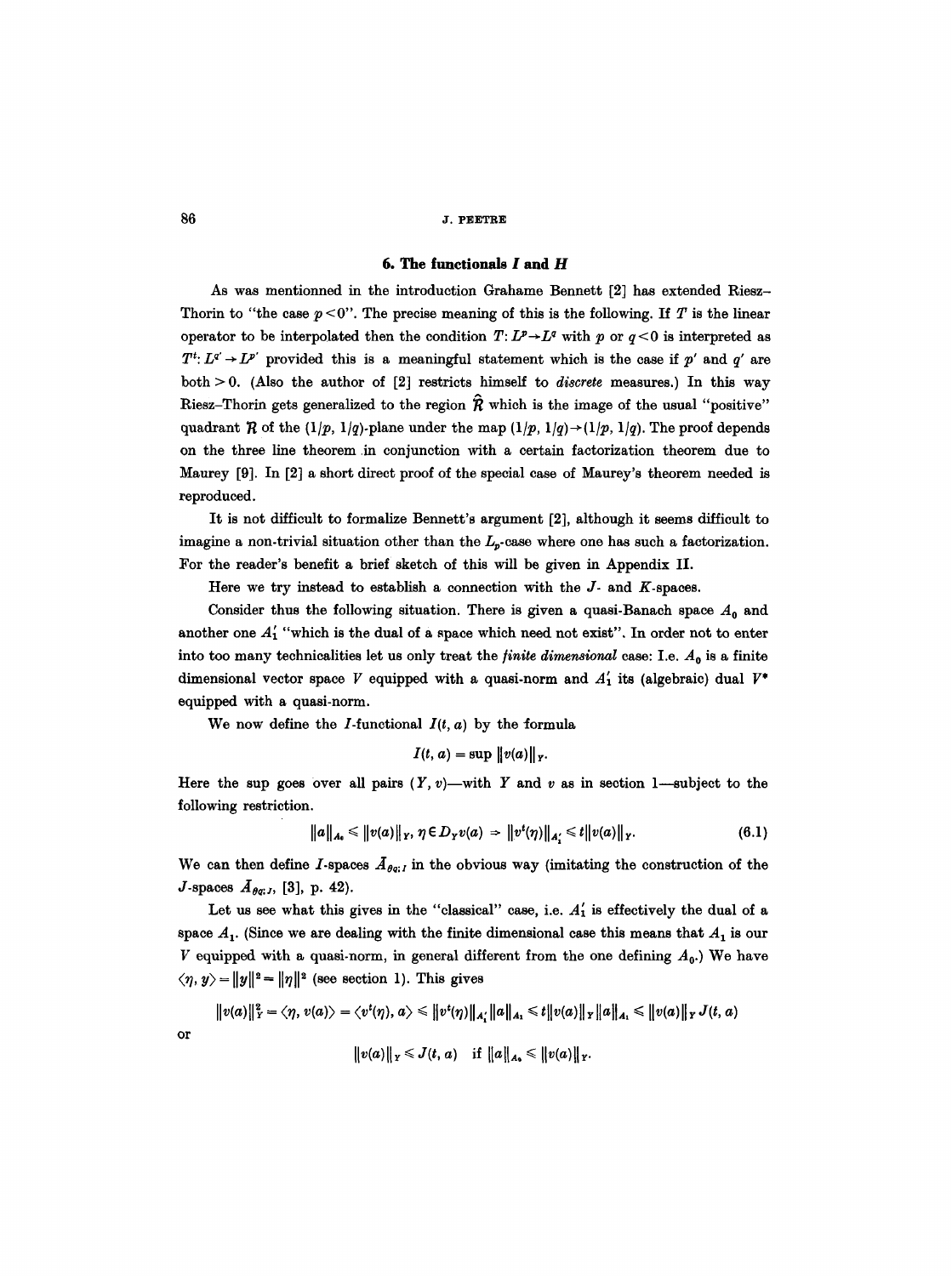Thus  $I(t, a) \leq J(t, a)$ . But  $(A_0 \cap tA_1, id)$  obviously satisfies (6.1). Therefore we have in fact equality. *In the classical case the I-functional coincides with the J-functional. In particular the I-spaces are the same as the J-spaces.* 

Returning to the general case we notice that  $(6.1)$  is intimately related to  $(1.1)$ . In fact it is a kind of limiting case of the latter. We see also that condition *(Re)* implies that  $(Y, t^{\theta}v)$  fulfills (5.1). This gives

$$
t^{\theta}\|v(a)\|_Y\leqslant I(t,a)
$$

which again implies

$$
||a||_{R_{\theta}(A)} \leqslant \frac{I(t,a)}{t^{\theta}}.
$$

This again shows, with the same proof as for  $J$ -spaces ([3], p. 44), that we have the imbedding  $\bar{A}_{\theta 1:I} \subset R_{\theta}(A)$ .

In a dual manner we can define the  $H$ -functional. In the classical case we have again  $K(t, a) = H(t, a)$  and in the general case the inclusion  $R^*_\theta(A) \subset \mathcal{A}_{\theta \in \mathbb{R}^I}$ . Maybe one also has the estimate

$$
H(t,a) \leqslant \min\left(1,\frac{t}{s}\right)I(s,a)
$$

(analogous to the one for  $K$  and  $J$ ; [3], p. 42) which would imply the imbedding  $A_{\theta p;I} \subset A_{\theta p;I}$  (half of the usual equivalence theorem; [3], p. 44). Since we are in the finite dimensional case in this context means just that we have a "universal" estimate for the norms.

### **7. Comments**

 $1^{\circ}$  I do not like at all the *ad hoc* restriction made in section 2 that X should be reflexive. Perhaps one should instead take  $X$  (as well as  $Y$ ) finite dimensional. This would also avoid the use of Lindenstrauss' theorem [5]. On the other hand this complicates the treatment of the examples (section 4).

2 ~ More generally, when dealing with the Riesz method or the method of quadratic means, one could—in the spirit of Bennett's paper [2]; see section 6 of the present paper allow quasi-Banach spaces. I.e. as in section 6 we take one quasi-Banach space  $A_0$  and another one  $A'_{1}$  which need not be a dual space. In particular in the  $L_{p}$  case Riesz' proof thus permits to extend his interpolation theorem to the whole region  $(p \leq q)$ .

 $3^{\circ}$  The spaces QM can also be defined when *both*  $A_0$  and  $A_1$  are quasi-Banach spaces. (No need for duals, *provided* one uses (5.1') rather than (5.1)I) As a generalization of (5.2) one can now prove  $A_{\mathbf{i},\mathbf{r}} \subset QM(A)$  where  $\mathbf{r} \leq 1$  is a number depending on the moduli of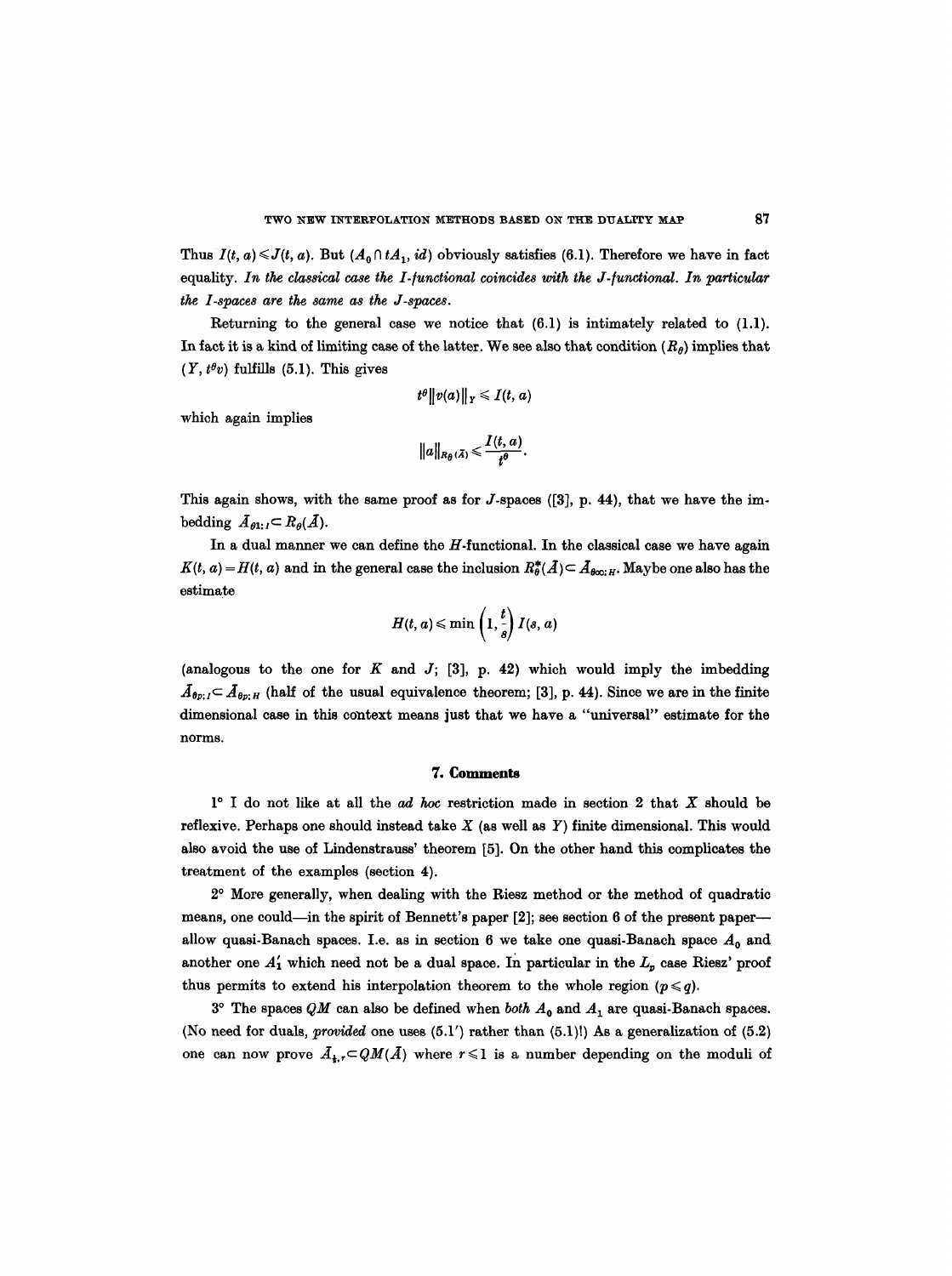concavity (in the sense of Rolewicz; see [5], p. 165) of the spaces involved. On the other hand we have in general *no* inclusion in the opposite sense. Indeed we may even have  $||a||_{\alpha M(\bar{A})}=0$  for all  $a\in\Delta$ ;  $||a||_{\alpha M}$  need therefore not be a norm, although it is always a seminorm. Take  $A_0 = L_{p_0}$ ,  $A_1 = L_{p_1}$  with  $0 \le p_0$ ,  $p_1 \le 1$  and the theorem of Day (to the effect that  $L'_p=0$  if  $0 < p < 1$ ; see [5], p. 161-162).

 $4^{\circ}$  Inequality (1.1) can be generalized in the following direction:

$$
||v^{t}(\eta)||_{A'_{\lambda}}^{2}||v^{t}(\eta)||_{A'_{\lambda}}^{\mu} \leq ||a||_{A_{0}}^{k}||a||_{A_{1}}^{m}||v(a)||_{Y}^{1-k-m} \qquad (7.1)
$$

where  $\lambda$ ,  $\mu$ ,  $k$ ,  $m$  are  $\geq 0$  with  $\lambda + \mu = 1$ . In this way  $A_0$  and  $A_1$  get treated in a symmetric way. However this excludes the generalization of type  $2^{\circ}$  above.

 $5^{\circ}$  I have no single example with  $R_{\theta}(\bar{A}) \neq R_{\theta}^*(\bar{A}).$ 

 $6^{\circ}$  Perhaps one can prove under not too restrictive assumptions on  $\tilde{A}$  a duality theorem, viz.  $(R_{\theta}(\bar{A}))' \approx R_{\theta}^*(\bar{A}')$ .

7 ~ The construction leading to the Riesz method and the method of quadratic means can be formalized as follows. Let us imagine that one has for each Banach couple  $\overline{A}$  a family  $\mathcal{J}(A)$  or simply  $\mathcal J$  of pairs  $(Y, v)$  where Y is a Banach space and  $v: \Delta(\overline{A}) \to Y$  a continuous linear map which depends functorially on  $\vec{A}$  in the following sense. If  $T: \vec{A} \to \vec{B}$ has norm(s)  $\leq 1$  and if  $(Y, v)$  belongs to  $\mathcal{F}(\overline{B})$  then  $(Y, v \circ T)$  belongs to  $\mathcal{F}(\overline{A})$ . Then we get an interpolation space  $S_3 = S_3(\overline{A})$  by taking the completion in the norm

$$
||a||_{S_{\mathcal{F}}} = \sup_{(Y,\,v)\in\mathcal{F}} ||v(a)||_{Y}, \quad a\in\Delta(\bar{A}).
$$

As yet another example of this general construction let us mention the case when  $\mathfrak{F}(\overline{A})$  is the family of pairs  $(Y, v)$  such that

$$
||v(a)|| \le ||a||_{A_0}^{1-\theta} ||a||_{A_1}^{\theta}, \quad a \in \Delta(A)
$$

with a fixed number  $\theta \in (0, 1)$ . Indeed in this case as is readily seen  $S_{\mathfrak{p}}(A) = A_{\theta_1}$ . As is well-known it is this inequality which has been the point of departure of much of the early work of S. G. Krein and his associates; see e.g. [6].

### **Appendix I. On operators which attain their norm**

Let X, Y, A, B be Banach spaces and u:  $X \rightarrow A$  and v:  $B \rightarrow Y$  bounded linear operators. With every bounded linear operator  $T: A \rightarrow B$  we can then associate the bounded linear operator S:  $X \rightarrow Y$  defined by  $S = v \circ T \circ u$ . Here is the relevant commutative diagram: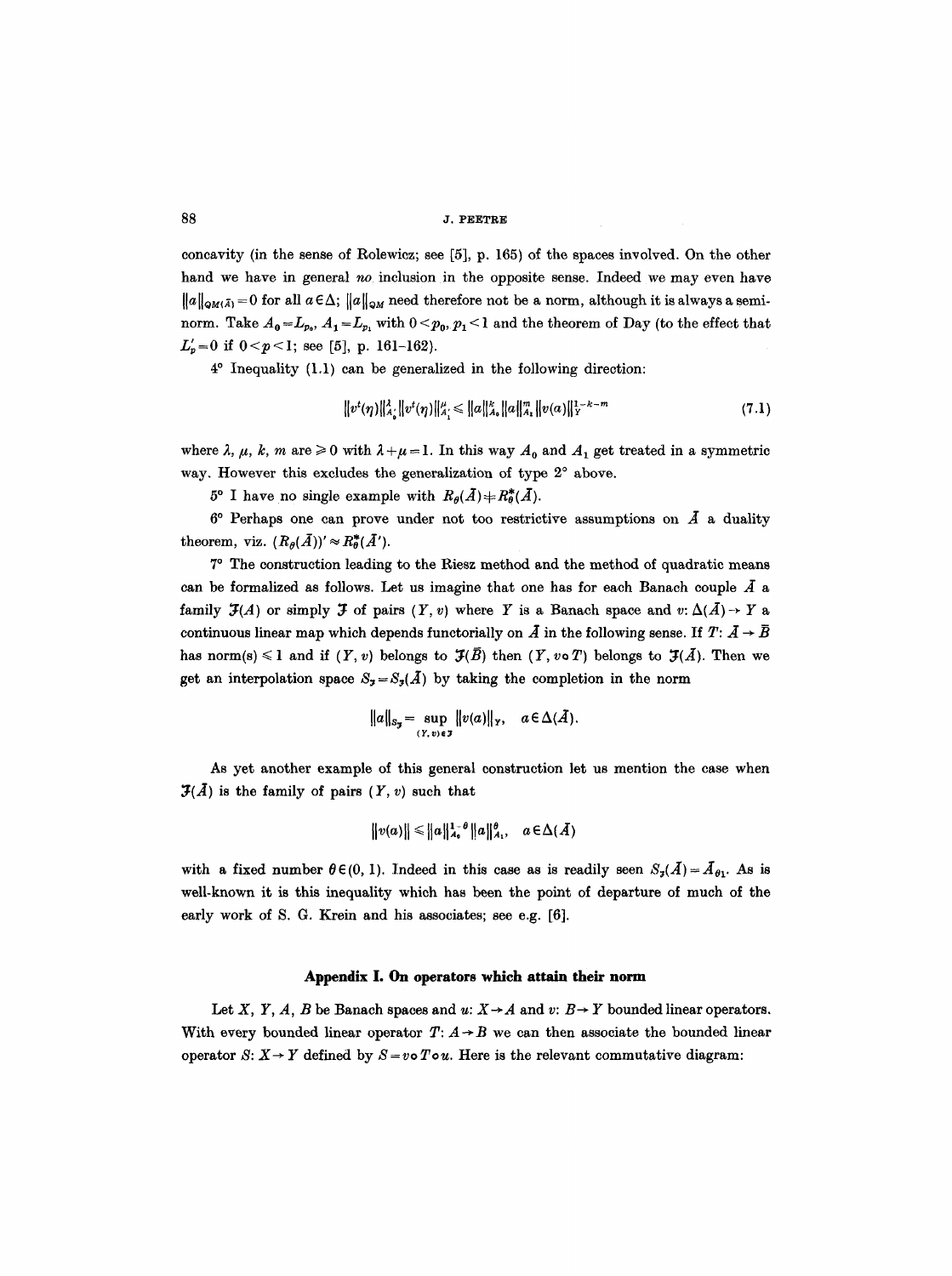

Assume that  $X$  is reflexive. Then we have the following result which is an immediate extension of a theorem by Lindenstrauss [7] (the case  $X = A$ ,  $Y = B$ ,  $u = id_X$ ,  $v = id_Y$ ):

THEOREM. *Every bounded linear operator T:*  $A \rightarrow B$  *can be approximated (in L(A, B)) by bounded linear operators*  $\hat{T}: A \rightarrow B$  *such that the corresponding operator*  $\hat{S}: X \rightarrow Y$  *attains its norm (in*  $L(X, Y)$ *).* 

For the reader's benefit we reproduce here the essentials of the

*Proof.* It suffices to find for every  $\varepsilon > 0$  an operator  $\hat{T}$  such that (i)  $||T-\hat{T}||_{A,B} < \varepsilon$ and (ii)  $|\eta_j(Sx_k)| > ||S||_{X,Y} - \varepsilon_j$  for  $k \geq j$  where  $(\varepsilon_j)$  is a sequence of positive numbers tending to 0 and  $(x_i)$  and  $(\eta_i)$  sequences in X and Y' respectively with  $||x_j||_X = ||\eta_j||_Y = 1$ . Indeed since X is reflexive (ii) entails that  $\hat{S}$  attains its norm ([7], Lemma 1). Again to fulfill (ii) it suffices to find a sequence of operators  $(T_j)$  with  $\hat{T} = \lim T_j$  such that (ii')  $|\eta_j(S_jx_k)| > ||S_j||_{X,Y} - \varepsilon_j$  for  $k \ge j$ . We define  $T_j$  recursively by

$$
T_{j+1}a = T_j a + \varepsilon_j \eta_j(v(T_j a)) T_j(u(x_j)), \quad a \in A
$$
 (1)

with  $T_1 = T$  and set  $\hat{T} = \lim_{j \to \infty} T_j$  (if the limit exists). This is indeed the case under the restriction  $||x_j||_X = ||\eta_j||_Y = 1$  provided  $\varepsilon_j$  decreases sufficiently fast and then obviously (i) too can be made to be true. (1) gives

$$
S_{j+1}x = S_jx + \varepsilon_j \eta_j(S_jx)S_jx_j, \quad x \in X. \tag{2}
$$

Therefore we get by the triangle inequality taking  $x = x_k$ 

$$
\varepsilon_j |\eta_j(S_j x_k)| \|S_j\| + \|S_j\| \ge \|S_{j+1} a_k\| \ge \|S_k a_k\| - \|S_k - S_{j+1}\| \ge \|S_{j+1}\| - \frac{1}{2} \varepsilon_j^2, \quad j > k, \quad (3)
$$

provided  $S_k$  is made to converge sufficiently fast, and also  $||S_k|| \ge ||S_j||$  if  $j > k$ . Now select x, and  $\eta_j$  such that  $\eta_j(S_jx_j)=||S_jx_j||$ , which is possible in view of Hahn-Banach, and  $||S_jx_j||$  sufficiently close to  $||S_j||$ . Then by taking  $x=x_j$  we get

$$
||S_{j+1}|| \ge ||S_{j+1}x_j|| = ||S_jx_j|| (1+\varepsilon_j||S_jx_j||) \ge ||S_j|| + \varepsilon_j||S_j|| - \frac{1}{2}\varepsilon_j^2
$$
 (4)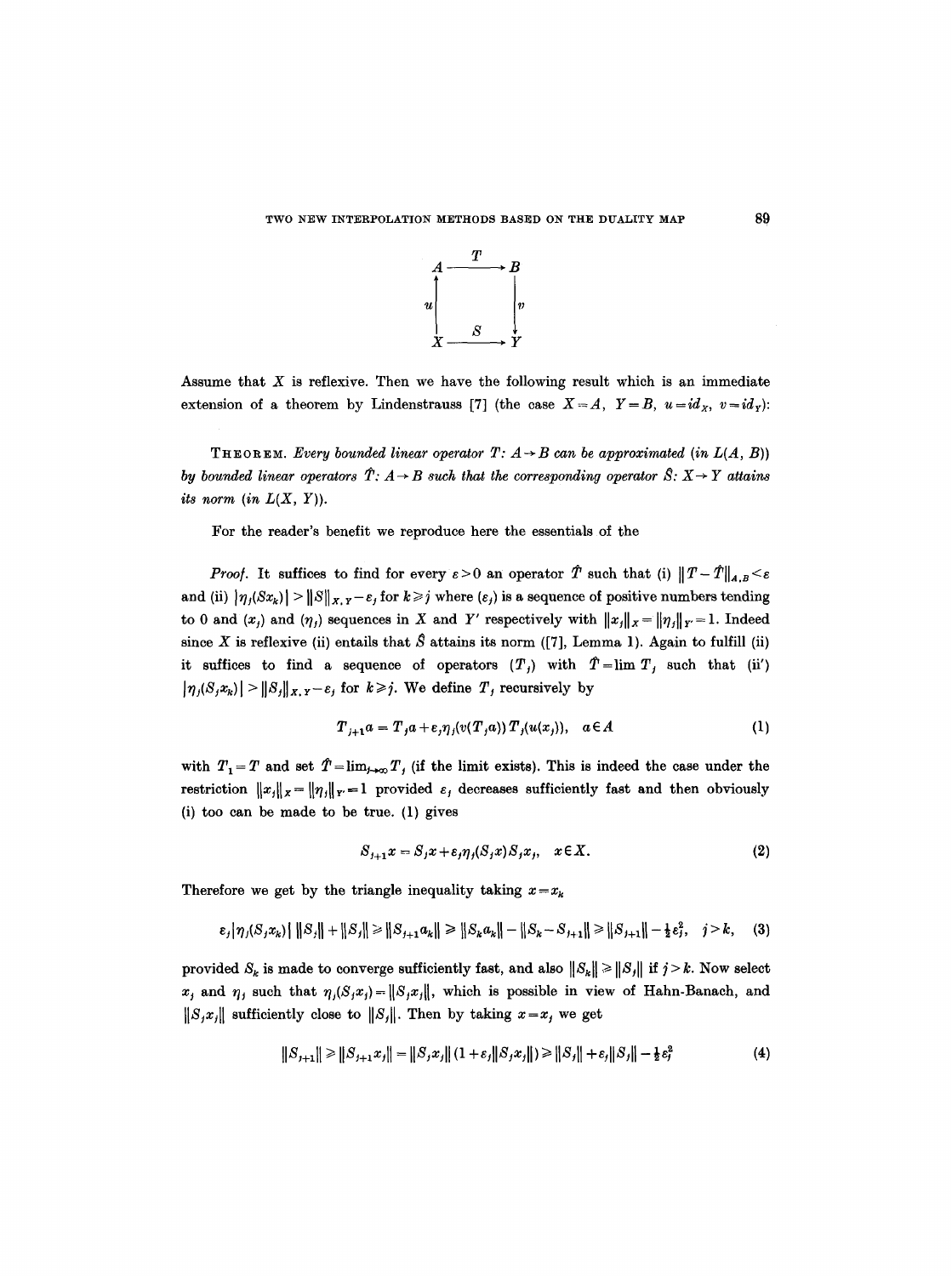which in particular entails  $||S_{j+1}|| \ge ||S_j||$ . (3) and (4) together give

$$
\varepsilon_j \big| \eta_j(S_j x_k) \big| \big\| S_j \big\| + \big\| S_j \big\| \ge \| S_j \big\| + \varepsilon_j \big\| S_j \big\| - \varepsilon_j^2
$$

which again gives (ii').  $\Box$ 

### Appendix II. Abstract version of Bennett's theorem

Let  $A_0$  and  $A'_1$  be as in section 6. Let  $B_0$  and  $B'_1$  be another two spaces in a similar relation (i.e.  $B_1$  is a finite dimensional vector space W equipped with a quasi-norm and  $B'_{1}$  is the dual  $W^*$  equipped with a quasi-norm). Let T be a linear operator with  $T: A_{0} \rightarrow B_{0}$ and  $T^t: B'_1 \rightarrow A'_1$ . We wish to establish a result of the type  $T: A \rightarrow B$  along with the inequality  $M \leqslant M_0^{1-\theta} M_1^{\theta}$ , where

$$
M_0=\|T\|_{A_0,B_0},\quad M_1=\|T\|_{A_1,B_1}=\|T^t\|_{B_1',A_1'},\quad M=\|T\|_{A,B}.
$$

Here A is V equipped with a quasi-norm (other than the one for  $A_0$ ) and B is W equipped with a quasi-norm (other than the one for  $B_0$ ).

We assume that  $1^{\circ}$  there exists for each  $b \in W$  a linear  $\omega: B \rightarrow B_0$  such that

$$
||b||_B = ||\omega(b)||_{B_0}, \quad ||\omega^{1/\theta}||_{B_0, B_1} \leq 1
$$

and that  $2^{\circ}$  there exist linear operators  $w: A_1 \rightarrow A$  and  $S: A \rightarrow B_1$  such that

$$
T = S \circ w, \quad ||S||_{A, B_1} ||w^{\theta/(1-\theta)}||_{A, A_0}^{(1-\theta)/\theta} \leq M_1,
$$

with some interpretation of the fractional powers of  $\omega$  and  $w$ . (In the concrete case of  $L_p$  spaces 1° is just Hölder's inequality while as 2° is Maurey's theorem [9].) We consider the function

$$
F(z) = \left\| \omega^{z/\theta} S w^{(1-z)/(1-\theta)} a \right\|_{B_0}.
$$

We also assume that the three line theorem applies to  $F$ . Obviously we have

$$
F(\theta) = ||T a||_B,
$$
  
\n
$$
F(0 + it) \le ||T w^{\theta/(1-\theta)} a||_B \le M_0 ||w^{\theta/(1-\theta)}||_{A, A_0} ||a||_A,
$$
  
\n
$$
F(1 + it) \le ||\omega^{1/\theta} Sa||_{B_0} = ||S||_{A, B_1} ||a||_A
$$

so the three line theorem gives (use  $2<sup>o</sup>$  once more!)

$$
|| \, Ta ||_B \leqslant M_0^{1-\theta} M_1^{\theta} ||a||_A
$$

thus establishing our goal.